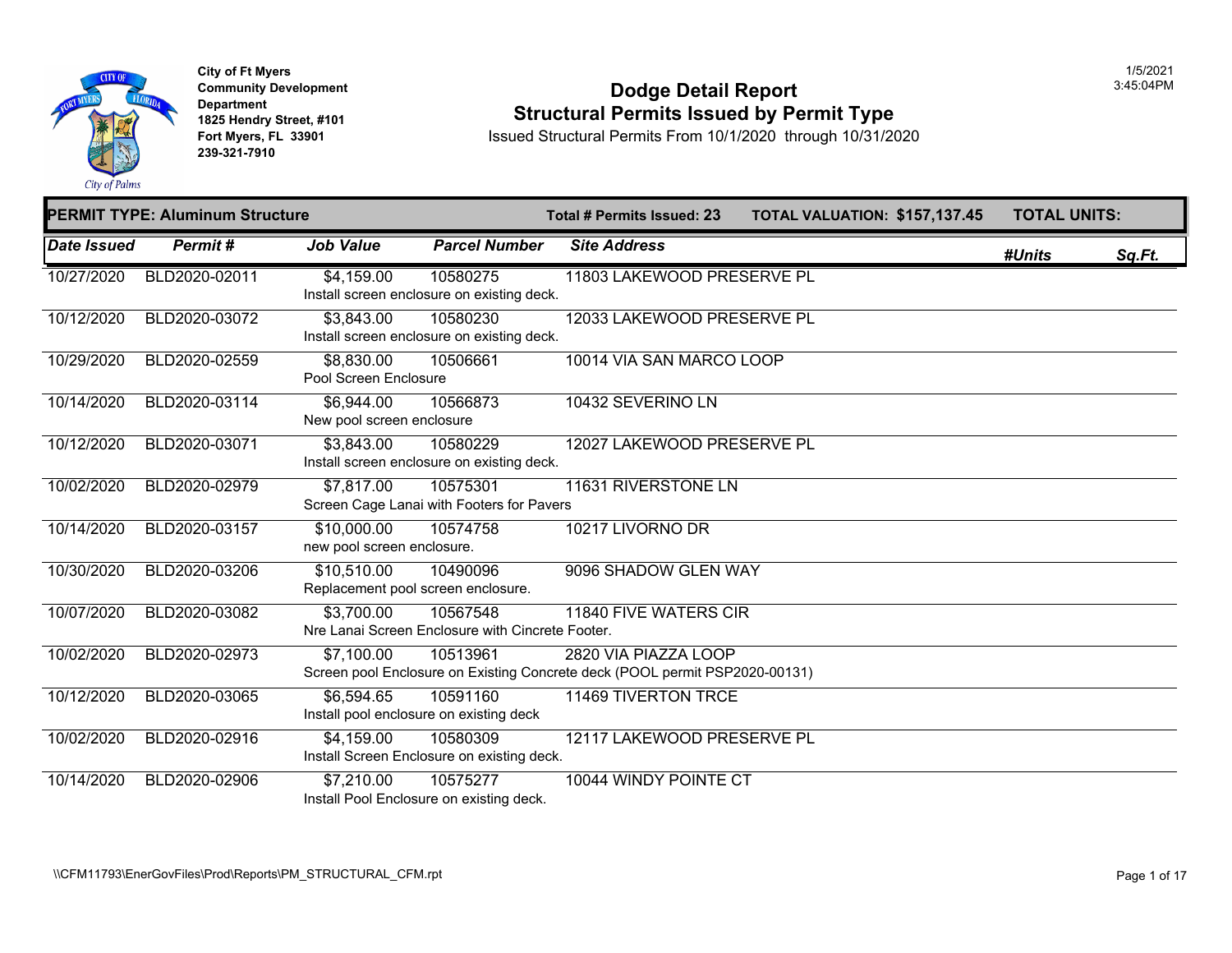

# City of Ft Myers<br> **Community Development**<br> **Dodge Detail Report 1825 Hendry Street, #101 1825 Hendry Street, #101 1825 Hendry Street, #101 Structural Permits Issued by Permit Type**<br> **1825 Hendry Street, #101 1850 Issued Structural Permits From 10/1/2020** through 10/31/20

| 10/02/2020 | BLD2020-02960 | \$11,497.00<br>Footer, Deck, Screen Enclosure. | 10572269                                         | 11583 SHADY BLOSSOM DR     |
|------------|---------------|------------------------------------------------|--------------------------------------------------|----------------------------|
|            |               |                                                |                                                  |                            |
| 10/12/2020 | BLD2020-03069 | \$2,542.55                                     | 10579625                                         | 12027 WESTMORELAND WAY     |
|            |               |                                                | Install screen enclosure on existing deck.       |                            |
|            |               |                                                |                                                  |                            |
| 10/12/2020 | BLD2020-03062 | \$4,159.00                                     | 10580344                                         | 12028 LAKEWOOD PRESERVE PL |
|            |               |                                                | Install screen enclosure on existing deck.       |                            |
| 10/12/2020 | BLD2020-03060 | \$7,874.00                                     | 10591186                                         | 11510 TIVERTON TRCE        |
|            |               |                                                | Install Pool Enclosure on existing Deck.         |                            |
| 10/14/2020 | BLD2020-03111 | \$11,630.00                                    | 10574862                                         | 10438 PRATO DR             |
|            |               | New pool screen enclosure                      |                                                  |                            |
| 10/12/2020 | BLD2020-03070 | \$12,919.00                                    | 10582455                                         | 11257 CARLINGFORD RD       |
|            |               |                                                |                                                  |                            |
|            |               |                                                | Install pool enclosure on existing deck.         |                            |
| 10/12/2020 | BLD2020-03061 | \$5,578.00                                     | 10590090                                         | 4719 CRESTED EAGLE LN      |
|            |               |                                                | Install pool enclosure on existing deck.         |                            |
|            |               |                                                |                                                  |                            |
| 10/12/2020 | BLD2020-03059 | \$5,328.25                                     | 10591264                                         | 4381 LEMONGRASS DR         |
|            |               |                                                | Install pool enclosure on existing deck          |                            |
| 10/14/2020 | BLD2020-03112 | \$7,200.00                                     | 10566874                                         | 10428 SEVERINO LN          |
|            |               | New pool screen enclosure                      |                                                  |                            |
| 10/07/2020 | BLD2020-03080 | \$3,700.00                                     | 10567547                                         | 11844 FIVE WATERS CIR      |
|            |               |                                                | New Lanai Screen Enclosure with Concrete Footer. |                            |
|            |               |                                                |                                                  |                            |

|             | <b>PERMIT TYPE: Commercial Interior Build Out</b> |                                                            |                                                                 | Total # Permits Issued: 2 | <b>TOTAL VALUATION: \$1,220,0</b> |
|-------------|---------------------------------------------------|------------------------------------------------------------|-----------------------------------------------------------------|---------------------------|-----------------------------------|
| Date Issued | <b>Permit</b> #                                   | <b>Job Value</b>                                           | <b>Parcel Number</b>                                            | <b>Site Address</b>       |                                   |
| 10/08/2020  | BLD2020-02415                                     | 1,000,000.00<br>amenity build out at west end at city walk | 10583983                                                        | 2250 MCGREGOR BLVD        |                                   |
| 10/30/2020  | BLD2020-02442                                     | \$220.000.00                                               | 10518634<br>Tenant buildout in existing warehouse ((Suite 100)) | 9369 LAREDO AVE #170      |                                   |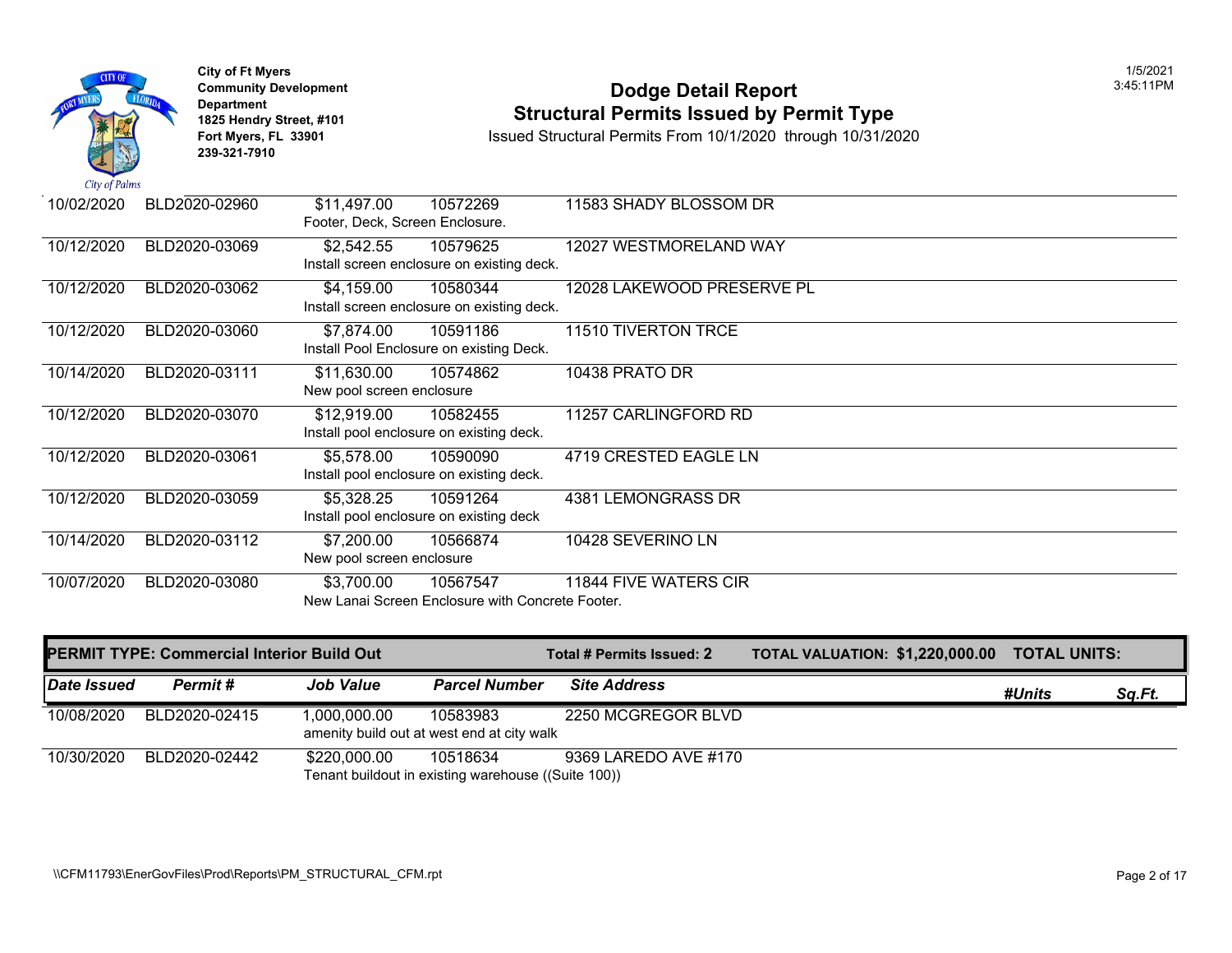

## **Community Development Dodge Detail Report** 3:45:11PM **1825 Hendry Street, #101**<br>1825 Hendry Street, #101 **1825 Hendry Street, #101**<br>10/31/2020 Fort Myers, FL 33901 **10/31/2020**

| <b>PERMIT TYPE: Commercial New Construction</b> |                                                                                    |                  |                      | Total # Permits Issued: 1 | <b>TOTAL VALUATION: \$49,000</b> |  |
|-------------------------------------------------|------------------------------------------------------------------------------------|------------------|----------------------|---------------------------|----------------------------------|--|
| Date Issued                                     | <b>Permit #</b>                                                                    | <b>Job Value</b> | <b>Parcel Number</b> | <b>Site Address</b>       |                                  |  |
| 10/14/2020                                      | BLD2020-03027                                                                      | \$49,000.00      | 10585037             | 10561 VENETO DR           |                                  |  |
|                                                 | Build 12x16 masonary building with tile roof, 200 Amp electric, 2Ton mini split AC |                  |                      |                           |                                  |  |

| <b>PERMIT TYPE: Commercial Renovation</b> |               |                                          |                                                      | Total # Permits Issued: 10                                                                                 | <b>TOTAL VALUATION: \$1,026,3</b>                                                                          |
|-------------------------------------------|---------------|------------------------------------------|------------------------------------------------------|------------------------------------------------------------------------------------------------------------|------------------------------------------------------------------------------------------------------------|
| <b>Date Issued</b>                        | Permit#       | <b>Job Value</b>                         | <b>Parcel Number</b>                                 | <b>Site Address</b>                                                                                        |                                                                                                            |
| 10/29/2020                                | BLD2020-00558 | \$8,000.00                               | 10184749                                             | 4444 CLEVELAND AVE #UNITS C, D, E, F                                                                       | Changing the Ice cream shop section into a bar area AC to remain as existing, Plumbing to remain existir   |
| 10/05/2020                                | BLD2020-01527 | \$80,000.00                              | 10174459                                             | 2841 BROADWAY<br>Remodeling Interior and painting in and out (COD2019-03866)                               |                                                                                                            |
| 10/29/2020                                | BLD2020-00833 | \$750,000.00<br>attached drawings.       | 10254574                                             | 4315 METRO PKWY                                                                                            | Suncoast Credit Union 3rd Floor interior office renovation - framing, electrical, plumbing, mechanical and |
| 10/14/2020                                | BLD2020-02367 | \$2,450.00                               | 10173205                                             | 2301 FOWLER ST ##5                                                                                         | build out interior into recording studio see blueprint before and after. framing el See BUS2020-00002 pho  |
| 10/05/2020                                | BLD2020-02312 | \$25,000.00                              | 10485061<br>HIGH NEW HURRICANE WINDOWS COD2020-02399 | 3590 METRO PKWY                                                                                            | PATCH STUCCO AROUND FOUNDATION, SEAL/COVER NON OPERABLE DOOR, NEW STUCCO O                                 |
| 10/27/2020                                | BLD2020-02983 | \$21,857.00                              | 10461605                                             | 9660 STATE RD 82<br>Electric & Water to new Carwash Equipment in existing Bay. Haul off removed equipment. | Disconnect existing Water & Electric from Carwash Equipment and remove. Install new Carwash Equipm         |
| 10/08/2020                                | BLD2020-02290 | \$16,000.00                              | 10173586                                             | 2601 FOWLER ST                                                                                             | Install new refrigerate equipment, plumbing drainage, 3 comp sink, walk-in cooler & Freezer for meat and   |
| 10/23/2020                                | BLD2020-02546 | \$10,000.00<br>changed to 3020 Old Metro | 10254400                                             | 3048 OLD METRO PKWY                                                                                        | After the fact permit due to code violation COD2020-01991. Interion remodel including electrical, mechan   |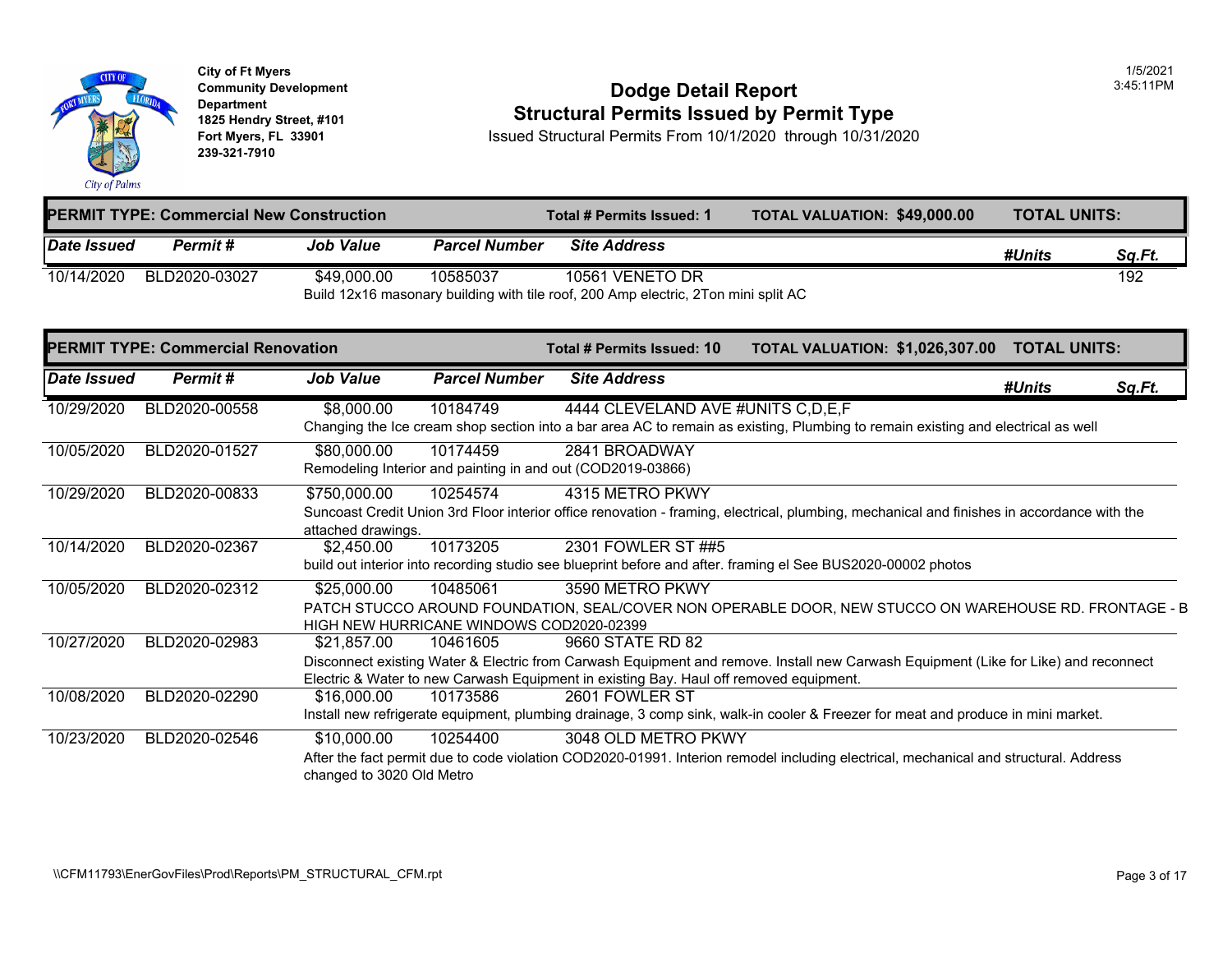

# **Community Development Community Development Community Development Community Dodge Detail Report 1825 Hendry Street, #101 1825 Hendry Street, #101 1825 Hendry Street, #101 Structural Permits Issued by Permit Type**<br> **1825 Hendry Street, #101 1850 Issued Structural Permits From 10/1/2020** through 10/31/20

| 10/26/2020 | BLD2020-02576 | \$64.000.00                                                                                                    | 10515092 | 2751 ROCKFILL RD                                                                                               |  |  |  |  |
|------------|---------------|----------------------------------------------------------------------------------------------------------------|----------|----------------------------------------------------------------------------------------------------------------|--|--|--|--|
|            |               |                                                                                                                |          | Level 2 Alteration - This is an interior alteration to an existing office space. The scope of work includes re |  |  |  |  |
|            |               | Conference room and construction of a new IT closet.                                                           |          |                                                                                                                |  |  |  |  |
| 10/13/2020 | BLD2020-02923 | \$49.000.00                                                                                                    | 10162432 | 2075 DR MARTIN LUTHER KING JR BLVD #2115                                                                       |  |  |  |  |
|            |               | Interior work consisting of metal studs drywall paint, Minor electric relocation of existing fixtures, min.HVA |          |                                                                                                                |  |  |  |  |

|             | <b>PERMIT TYPE: Concrete Slab</b> |                                          |                                                             | Total # Permits Issued: 4 | <b>TOTAL VALUATION: \$112,97</b> |
|-------------|-----------------------------------|------------------------------------------|-------------------------------------------------------------|---------------------------|----------------------------------|
| Date Issued | Permit#                           | <b>Job Value</b>                         | <b>Parcel Number</b>                                        | <b>Site Address</b>       |                                  |
| 10/14/2020  | BLD2020-03083                     | \$750.00                                 | 10175669<br>INSTALLATION OF 4 CONCRETE SLAB FOR HOT TUB     | 1434 ALCAZAR AVE          |                                  |
| 10/07/2020  | BLD2020-02994                     | \$3,000.00                               | 10183472<br>Replace front planting area with concrete slab. | 1135 SHADOW LN            |                                  |
| 10/09/2020  | BLD2020-02648                     | \$54,612.00<br>Adding two Slabs on Grade | 10250544                                                    | 4259 MICHIGAN AVE LK      |                                  |
| 10/09/2020  | BLD2020-02390                     | \$54.612.00<br>adding two slabs on grade | 10250543                                                    | 4353 MICHIGAN AVE LK      |                                  |

| <b>PERMIT TYPE: Construction Trailer</b> |               |                  |                                                                   | Total # Permits Issued: 3                                                                                           | <b>TOTAL VALUATION: \$27,400</b> |  |
|------------------------------------------|---------------|------------------|-------------------------------------------------------------------|---------------------------------------------------------------------------------------------------------------------|----------------------------------|--|
| Date Issued                              | Permit #      | <b>Job Value</b> | <b>Parcel Number</b>                                              | <b>Site Address</b>                                                                                                 |                                  |  |
| 10/02/2020                               | BLD2020-02661 | \$15,000.00      | 10162432                                                          | 2115 DR MARTIN LUTHER KING JR BLVD<br>Temp kitchen trailer to provide support during kitchen ceiling reno           |                                  |  |
| 10/08/2020                               | BLD2020-02723 | \$2.400.00       | 10599635<br>setting a trailer to be used as a construction office | 4560 COLONIAL BLVD                                                                                                  |                                  |  |
| 10/07/2020                               | BLD2020-02659 | \$10,000.00      | 10162432                                                          | 2115 DR MARTIN LUTHER KING JR BLVD #2119<br>Temp dishwashing trailer to provide support during kitchen ceiling reno |                                  |  |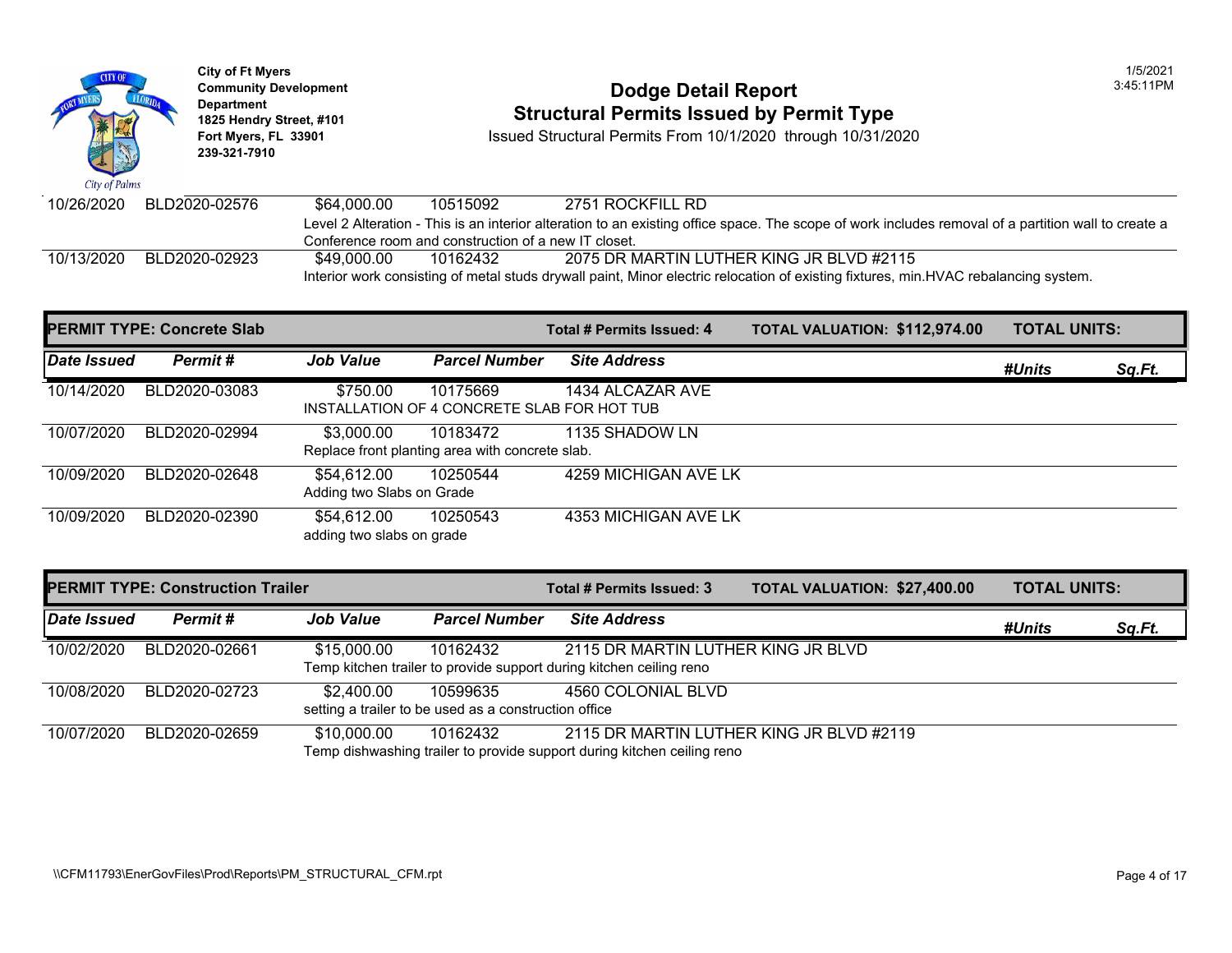

# City of Ft Myers<br>
Community Development<br> **Dodge Detail Report 1825 Hendry Street, #101 1825 Hendry Street, #101 1825 Hendry Street, #101 Structural Permits Issued by Permit Type**<br> **1825 Hendry Street, #101 1850 Issued Structural Permits From 10/1/2020** through 10/31/20

| <b>PERMIT TYPE: Demolition - Entire Structure</b> |               |                  | Total # Permits Issued: 2                                   | <b>TOTAL VALUATION: \$20,370</b> |  |
|---------------------------------------------------|---------------|------------------|-------------------------------------------------------------|----------------------------------|--|
| Date Issued                                       | Permit #      | <b>Job Value</b> | <b>Parcel Number</b>                                        | <b>Site Address</b>              |  |
| 10/14/2020                                        | BLD2020-03034 | \$7,470.00       | 10245276<br>Demolish and haul away entire house.            | 3538 SEMINOLE AVE                |  |
| 10/08/2020                                        | BLD2020-03063 | \$12,900.00      | 10176720<br>Demolition of Existing Single Family Residence. | 1334 PLUMOSA DR                  |  |

| <b>PERMIT TYPE: Demolition - Interior Demo</b> |                                                                              |                  |                      | Total # Permits Issued: 1 | <b>TOTAL VALUATION: \$5,000.0</b> |  |
|------------------------------------------------|------------------------------------------------------------------------------|------------------|----------------------|---------------------------|-----------------------------------|--|
| Date Issued                                    | <b>Permit</b> #                                                              | <b>Job Value</b> | <b>Parcel Number</b> | <b>Site Address</b>       |                                   |  |
| 10/27/2020                                     | BLD2020-03079                                                                | \$5,000.00       | 10246154             | 1019 MARSH AVE #505       |                                   |  |
|                                                | Demo of Fire affected materials. Separate renovation permit is BLD2020-03091 |                  |                      |                           |                                   |  |

|             | <b>PERMIT TYPE: Fence/Wall/Dump Enclosure</b> |                             | Total # Permits Issued: 26                           | <b>TOTAL VALUATION: \$144,86</b>                                                                 |                                                                                                              |
|-------------|-----------------------------------------------|-----------------------------|------------------------------------------------------|--------------------------------------------------------------------------------------------------|--------------------------------------------------------------------------------------------------------------|
| Date Issued | Permit#                                       | <b>Job Value</b>            | <b>Parcel Number</b>                                 | <b>Site Address</b>                                                                              |                                                                                                              |
| 10/13/2020  | BLD2020-02745                                 | \$6,400.00                  | 10184491                                             | <b>3817 LAKE ST</b>                                                                              | Install 166LF of 3' High vinyl Privacy fence with 2 gates; Install 114LF of 6' High Vinyl Privacy fence with |
| 10/14/2020  | BLD2020-02853                                 | \$1,960.00<br>Install fence | 10175579                                             | 1524 LINHART AVE                                                                                 |                                                                                                              |
| 10/30/2020  | BLD2020-03035                                 | \$1,700.00<br>wood fences   | 10251523                                             | 1834 DELAWARE AVE                                                                                |                                                                                                              |
| 10/12/2020  | BLD2020-03101                                 | \$7,700.00                  | 10581163                                             | 3131 ROYAL GARDENS AVE<br>283' of 4' H (3' Rail) aluminum fence, (1) 4' wide, (1) 10' wide gate. |                                                                                                              |
| 10/06/2020  | BLD2020-02932                                 | \$5,000.00                  | 10557226<br>285 Ft of 6' White Vynil with 2 Gates 5' | 11434 ICARUS CIR                                                                                 |                                                                                                              |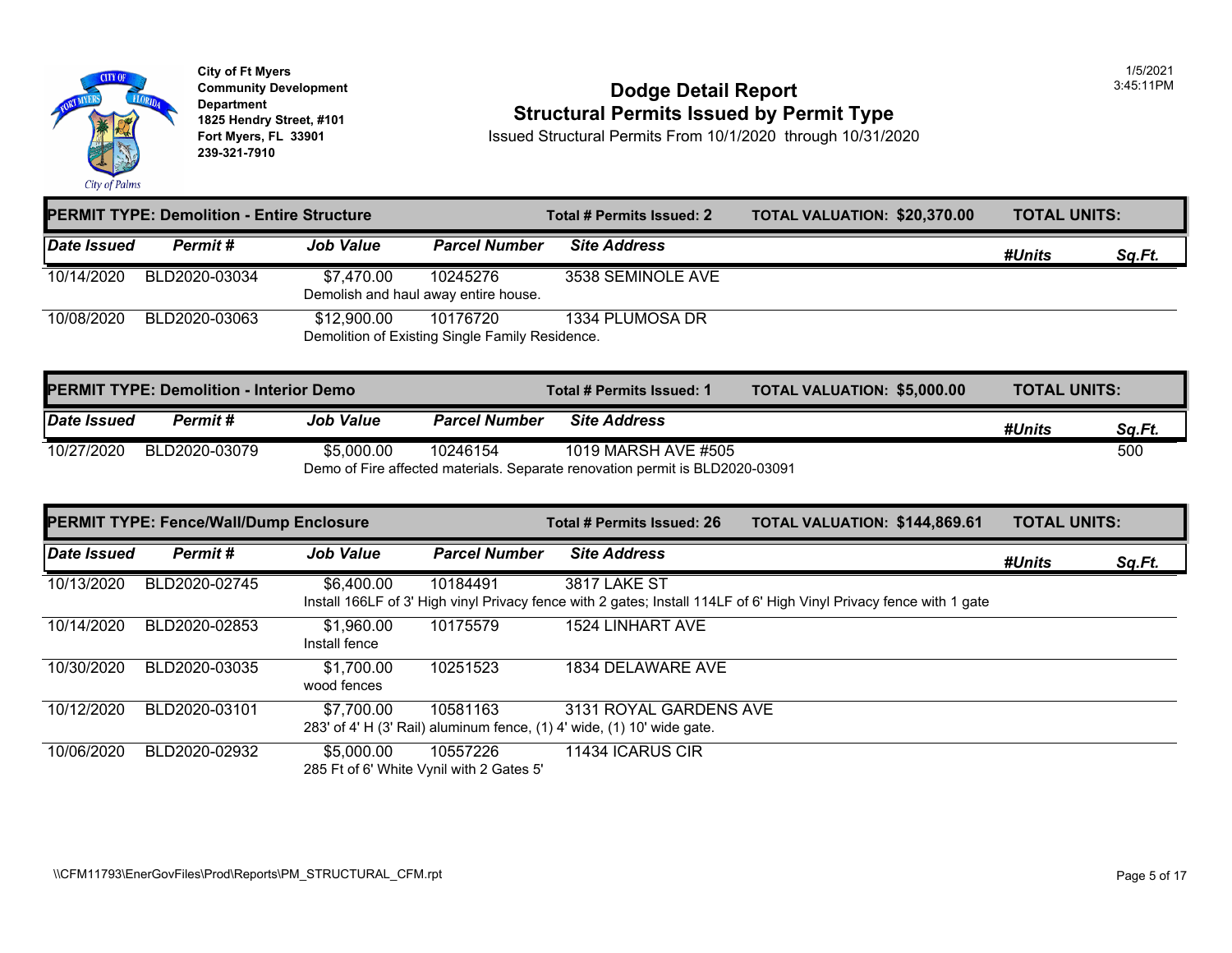

## **Community Developm[ent](https://3,331.00) Dodge Detail Report** 3:45:11PM **1825 Hendry Street, #101 1825 Hendry Street, #101 1825 Hendry Street, #101 Structural Permits Issued by Permit Type**<br> **1825 Hendry Street, #101 1850 Issued Structural Permits From 10/1/2020** through 10/31/20

| 10/08/2020 | BLD2020-03017 | 10175579<br>\$500.00                                    | <b>1524 LINHART AVE</b>                                                                                           |
|------------|---------------|---------------------------------------------------------|-------------------------------------------------------------------------------------------------------------------|
|            |               |                                                         | Replace existing side fence but move 3 ft closer to property line                                                 |
| 10/08/2020 | BLD2020-02502 | \$2,000.00<br>10246970                                  | 3725 MARION ST                                                                                                    |
|            |               | Install fence to enclose back yard                      |                                                                                                                   |
| 10/08/2020 | BLD2020-03021 | \$2,345.00<br>10246005                                  | 677 PINE ST                                                                                                       |
|            |               |                                                         | 6 FT METAL PRVACY FENCE, POWDER COATED (WHITE) GATE                                                               |
| 10/12/2020 | BLD2020-03103 | \$2,326.00<br>10576323                                  | <b>4362 DUTCHESS PARK RD</b>                                                                                      |
|            |               | 63' of 4' high aluminum (2-Rail) with (1) 5' wide gate. |                                                                                                                   |
| 10/14/2020 | BLD2020-03020 | \$3,331.00<br>10576359                                  | 4415 DUTCHESS PARK RD                                                                                             |
|            |               | Install fence with 1 gate.                              |                                                                                                                   |
| 10/06/2020 | BLD2020-02930 | \$6,015.00<br>10184121                                  | <b>1383 SUNBURY DR</b>                                                                                            |
|            |               | 202' LFT of 4' Aluminumk fence with 3 gates.            |                                                                                                                   |
| 10/14/2020 | BLD2020-02631 | 10173984<br>\$2,126.61                                  | 2605 JACKSON ST                                                                                                   |
|            |               | Install 4'H chain-link plus one gate.                   |                                                                                                                   |
|            |               |                                                         |                                                                                                                   |
| 10/29/2020 | BLD2020-03156 | \$4,000.00<br>10574470                                  | 1710 MCGREGOR RESERVE DR                                                                                          |
|            |               | 148' of 6' Vinyl with one gate.                         |                                                                                                                   |
| 10/23/2020 | BLD2020-03088 | \$1,500.00<br>10186681                                  | <b>4870 WEST DR</b>                                                                                               |
|            |               | Chainlink fence & gate.                                 |                                                                                                                   |
| 10/07/2020 | BLD2020-02954 | \$13,489.00<br>10524487                                 | 3732 IRONBRIDGE BLVD                                                                                              |
|            |               |                                                         | install 146 If of 8' high chain link fence with no gates; install 235 If of 6' high chainlink fence with 2 gates. |
|            |               | front                                                   |                                                                                                                   |
| 10/09/2020 | BLD2020-02527 | \$20,000.00<br>10499549                                 | 9181 INDEPENDENCE WAY #- club house                                                                               |
|            |               |                                                         | New Dumpster Enclosure 288 sf ((PRIVATE PROVIDER - INSPECTIONS ONLY))                                             |
| 10/02/2020 | BLD2020-02718 | \$18,500.00<br>10589271                                 | 3661 IRONBRIDGE BLVD                                                                                              |
|            |               |                                                         | New Dumpster Enclosure - This is the second one on this site - South location on site plan. Identical to B        |
| 10/27/2020 | BLD2020-03093 | \$5,000.00<br>10175204                                  | 3330 PALM AVE                                                                                                     |
|            |               | Construction of Dumpster/ Recycle Enclosure.            |                                                                                                                   |
| 10/13/2020 | BLD2020-03031 | $\overline{55,000.00}$<br>10173430                      | 2715 EDISON AVE                                                                                                   |
|            |               | Install 225' of 6' H temp fence w/ 1 30' dbl swing.     |                                                                                                                   |
|            |               |                                                         |                                                                                                                   |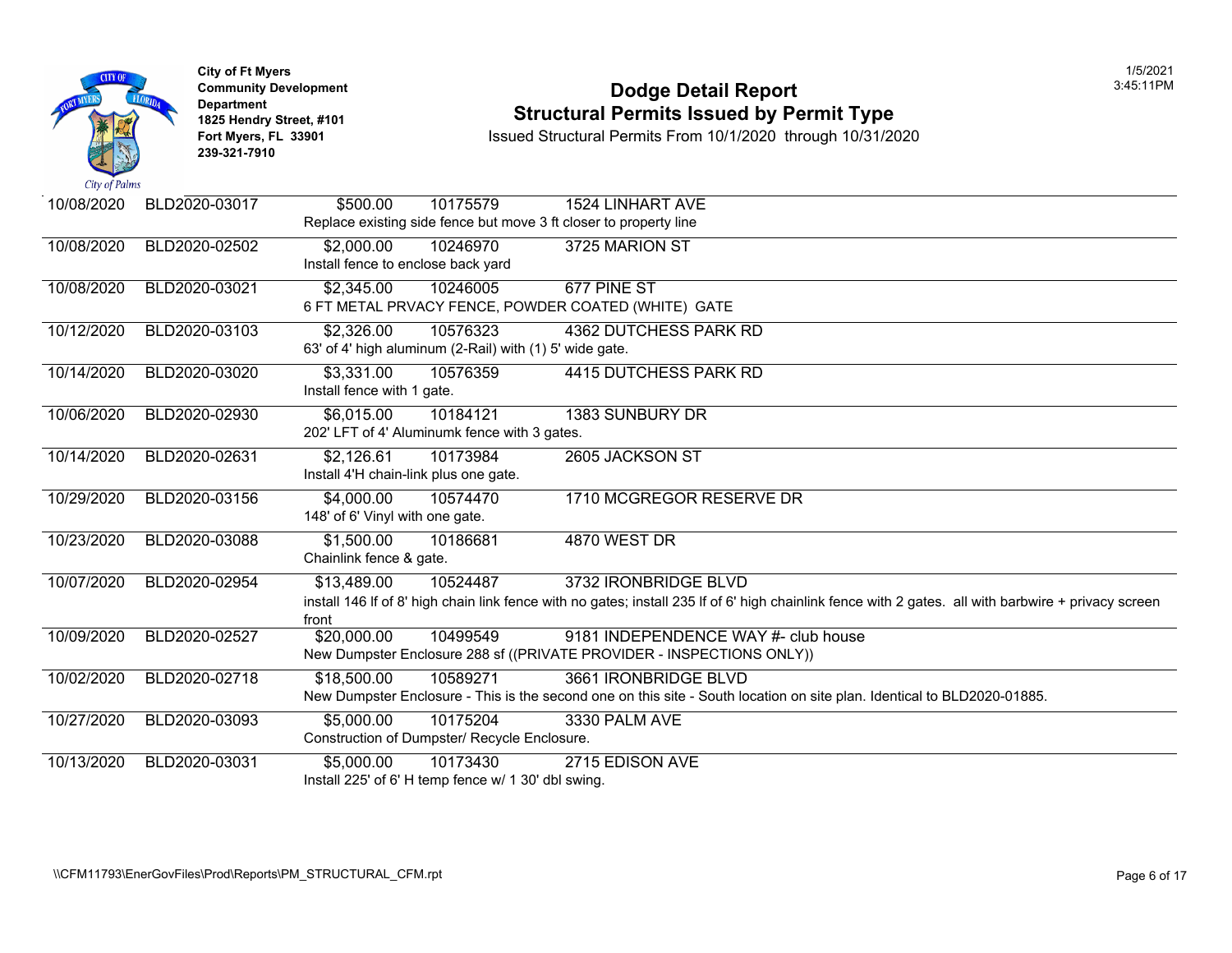

## **Community Development Dodge Detail Report** 3:45:11PM **1825 Hendry Street, #101 1825 Hendry Street, #101 1825 Hendry Street, #101 Structural Permits Issued by Permit Type**<br> **1825 Hendry Street, #101 1850 Issued Structural Permits From 10/1/2020** through 10/31/20

| 10/14/2020 | BLD2020-02968 | \$5,000.00              | 10583965                                                    | 2565 FRANKLIN ST                                                                                                |
|------------|---------------|-------------------------|-------------------------------------------------------------|-----------------------------------------------------------------------------------------------------------------|
|            |               |                         | install 162 lft of chainlink fence 6' high and 2, 12' gates |                                                                                                                 |
| 10/14/2020 | BLD2020-03096 | \$1,900.00              | 10508706                                                    | 4101 RESIDENCE DR                                                                                               |
|            |               |                         | Install 46' of 48 alum fence around pool equipment.         |                                                                                                                 |
| 10/08/2020 | BLD2020-03006 | \$3,500.00              | 10173546                                                    | 2509 FOWLER ST                                                                                                  |
|            |               |                         |                                                             | At N. side Install 4' High chainlink fence (50lft) & a 4' 25' roling chainlink gate. On South side 17ft. and 6' |
|            |               | chainlink rolling gate. |                                                             |                                                                                                                 |
| 10/02/2020 | BLD2020-02742 | \$7,500.00              | 10173430                                                    | 2722 LAFAYETTE ST #DUMPSTER                                                                                     |
|            |               | Dumpster Enclosure.     |                                                             |                                                                                                                 |
| 10/14/2020 | BLD2020-03019 | \$2,077.00              | 10186398                                                    | 1688 MEDICAL LN                                                                                                 |
|            |               | Install vinyl fence.    |                                                             |                                                                                                                 |
| 10/07/2020 | BLD2020-02891 | \$11,000.00             | 10185395                                                    | 3747 CLEVELAND AVE                                                                                              |
|            |               |                         |                                                             | Dumpster Enclosure. Spoke with Rob Howard and signed/sealed plans are not required.                             |
| 10/27/2020 | BLD2020-03094 | \$5,000.00              | 10175204                                                    | 3350 PALM AVE                                                                                                   |
|            |               |                         | Construction of Dumpster / Recycle Enclosure.               |                                                                                                                 |

| <b>PERMIT TYPE: Garage Door Replacement (OTC)</b> |               |                  |                      | Total # Permits Issued: 1                                  | <b>TOTAL VALUATION: \$1,669.0</b> |
|---------------------------------------------------|---------------|------------------|----------------------|------------------------------------------------------------|-----------------------------------|
| <b>Date Issued</b>                                | Permit #      | <b>Job Value</b> | <b>Parcel Number</b> | <b>Site Address</b>                                        |                                   |
| 10/12/2020                                        | BLD2020-03182 | \$1.669.00       | 10176873             | 1231 HANTON AVE                                            |                                   |
|                                                   |               |                  |                      | Replace Garage door 8'7' 9205 W6 Size for size PA.16546.14 |                                   |

|             | <b>PERMIT TYPE: Generator</b> |                          |                      | Total # Permits Issued: 4 | <b>TOTAL VALUATION: \$76,000</b>                                                                          |
|-------------|-------------------------------|--------------------------|----------------------|---------------------------|-----------------------------------------------------------------------------------------------------------|
| Date Issued | Permit #                      | <b>Job Value</b>         | <b>Parcel Number</b> | <b>Site Address</b>       |                                                                                                           |
| 10/08/2020  | BLD2020-03026                 | \$20,000.00              | 10525417             | 8267 PROVENCIA CT         |                                                                                                           |
|             |                               | with lines to generator. |                      |                           | Installation of 20KW Generator. 200 amp transfer switch and modules to control load. Also, installing und |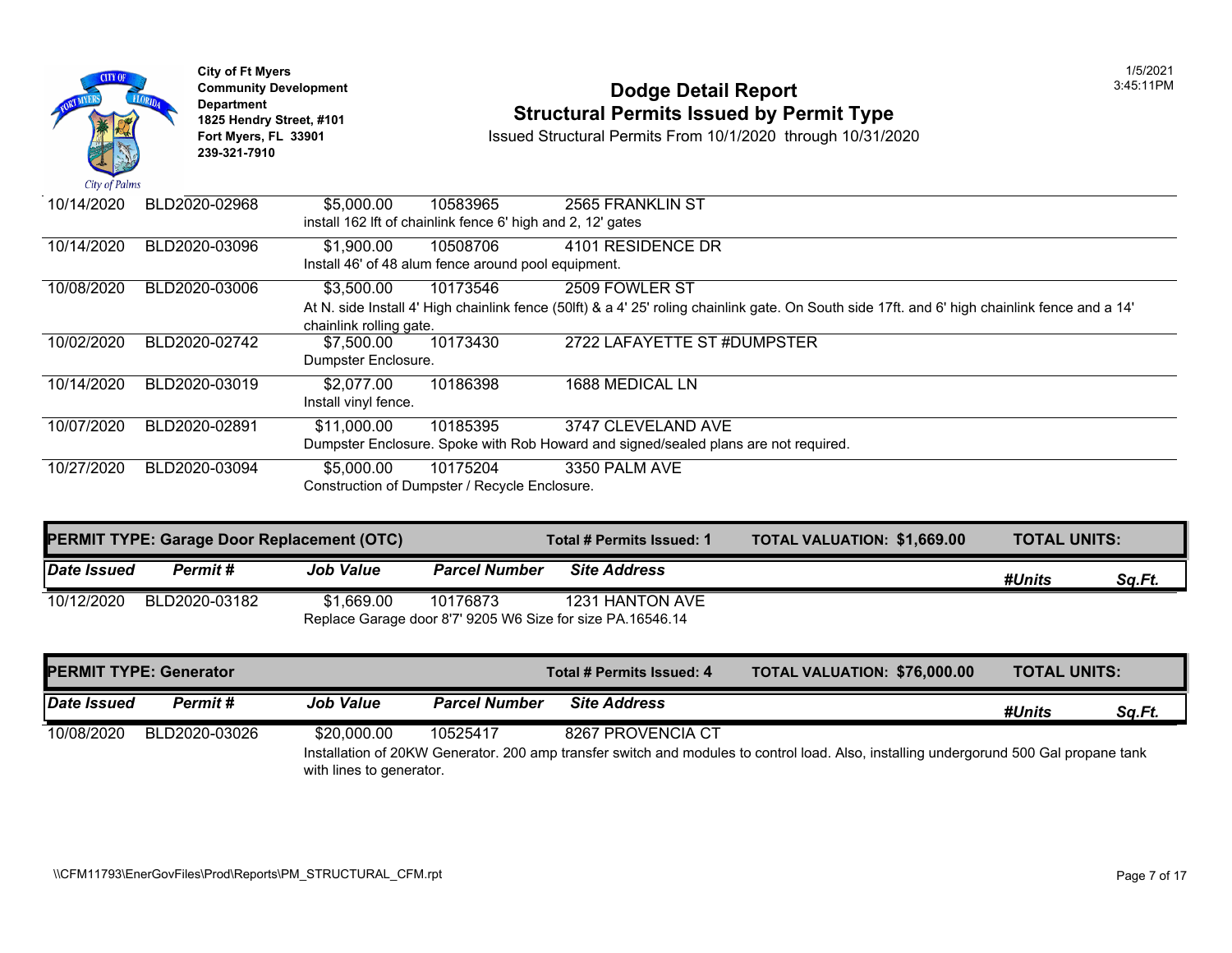

**City of Ft Myers** 1/5/2021 Department<br>1825 Hendry Street, #101 **239-321-7910** 

# **Community Development Community Development** Dodge Detail Report **1825 Hendry Street, #101 1825 Hendry Street, #101 1825 Hendry Street, #101 Structural Permits Issued by Permit Type**<br> **1825 Hendry Street, #101 1850 Issued Structural Permits From 10/1/2020** through 10/31/20

| 10/14/2020 | BLD2020-02169 | \$22,000.00                          | 10244774                                              | 90 PALM TREE TER |
|------------|---------------|--------------------------------------|-------------------------------------------------------|------------------|
|            |               | Install 22kw with Generator with ATS |                                                       |                  |
| 10/02/2020 | BLD2020-02488 | \$22.000.00                          | 10493522                                              | 9242 BRENO DR    |
|            |               |                                      | Installing 200 ser ats to 22kw generataor on a 4" pad |                  |
| 10/07/2020 | BLD2020-02196 | \$12.000.00                          | 10174968                                              | 3091 EVANS AVE   |
|            |               |                                      | t-mobile upgrading equipment at existing telecom site |                  |

|             | <b>PERMIT TYPE: Marine Related</b> |                                             |                      | Total # Permits Issued: 3                                                                                                        | <b>TOTAL VALUATION: \$94,500</b> |  |
|-------------|------------------------------------|---------------------------------------------|----------------------|----------------------------------------------------------------------------------------------------------------------------------|----------------------------------|--|
| Date Issued | Permit#                            | <b>Job Value</b>                            | <b>Parcel Number</b> | <b>Site Address</b>                                                                                                              |                                  |  |
| 10/28/2020  | BLD2020-02797                      | \$22,500.00<br>Seawall replacement 110'     | 10183608             | 3924 W RIVERSIDE DR                                                                                                              |                                  |  |
| 10/01/2020  | BLD2020-02967                      | \$45,000,00<br>Cap 16 higher than existing. | 10176907             | 3552 STUART CT<br>Install 120 L.F. Vinyl seawall in front of existing wall (not more than 18) with a 9 1/2 x 16 concrete cap; 6- |                                  |  |
| 10/01/2020  | BLD2020-02832                      | \$27.000.00                                 | 10171941             | 2360 W FIRST ST<br>Remove and replace failing dock (20' x 30') in same footprint                                                 |                                  |  |

|                    | <b>PERMIT TYPE: Multi-Family Residential New Construction</b> |                  |                                                            | Total # Permits Issued: 1      | <b>TOTAL VALUATION: \$1,314,3</b> |  |
|--------------------|---------------------------------------------------------------|------------------|------------------------------------------------------------|--------------------------------|-----------------------------------|--|
| <b>Date Issued</b> | Permit #                                                      | <b>Job Value</b> | <b>Parcel Number</b>                                       | <b>Site Address</b>            |                                   |  |
| 10/07/2020         | BLD2020-02446                                                 | 1.314.331.00     | 10585760<br>construction of a 4 unit multi family building | 10539 CASELLA WAY #Building 29 |                                   |  |

|             | <b>PERMIT TYPE: Multi-Family Residential Renovation</b> |                                                |                      | <b>Total # Permits Issued: 3</b> | <b>TOTAL VALUATION: \$127.47</b> |
|-------------|---------------------------------------------------------|------------------------------------------------|----------------------|----------------------------------|----------------------------------|
| Date Issued | Permit #                                                | <b>Job Value</b>                               | <b>Parcel Number</b> | <b>Site Address</b>              |                                  |
| 10/12/2020  | BLD2020-03014                                           | \$14.283.00                                    | 10517685             | 4275 BELLASOL CIR #2212          |                                  |
|             |                                                         | Shower to shower conversion in master bathroom |                      |                                  |                                  |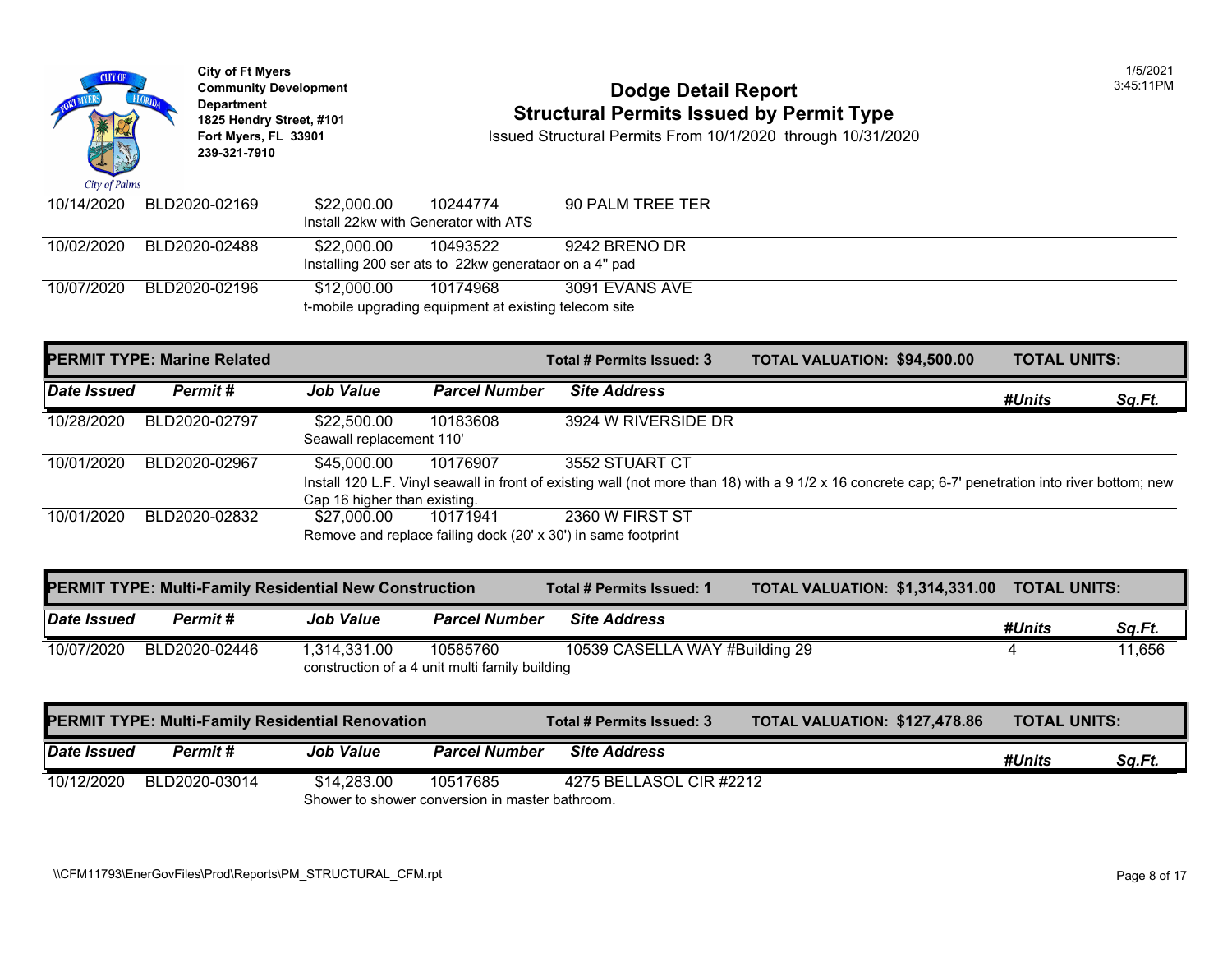

10/29/2020 BLD2020-03008 \$23,195.86 10548431 2090 W FIRST ST #G907 master & guest bath remodel new kitchen counters

|             | <b>PERMIT TYPE: Other/Siding (OTC)</b> |                                       |                      | Total # Permits Issued: 1 | <b>TOTAL VALUATION: \$200.00</b> |
|-------------|----------------------------------------|---------------------------------------|----------------------|---------------------------|----------------------------------|
| Date Issued | Permit#                                | <b>Job Value</b>                      | <b>Parcel Number</b> | <b>Site Address</b>       |                                  |
| 10/13/2020  | BLD2020-03272                          | \$200.00<br>Repair soffit and gutter. | 10176150             | 1842 HANSON ST            |                                  |

| <b>IPERMIT TYPE: Permit</b> |               |                  |                      | Total # Permits Issued: 1 | <b>TOTAL VALUATION:</b> |
|-----------------------------|---------------|------------------|----------------------|---------------------------|-------------------------|
| Date Issued                 | Permit #      | <b>Job Value</b> | <b>Parcel Number</b> | <b>Site Address</b>       |                         |
| 10/28/2020                  | SWU2020-00144 | new sf and pool  | 10591177             | 11466 TIVERTON TRCE       |                         |

| PERMIT TYPE: Radio/TV Antenna/Satellite Dish |               |                  | Total # Permits Issued: 3 | <b>TOTAL VALUATION: \$145,00</b>                                                                                      |  |  |
|----------------------------------------------|---------------|------------------|---------------------------|-----------------------------------------------------------------------------------------------------------------------|--|--|
| <b>Date Issued</b>                           | Permit#       | <b>Job Value</b> | <b>Parcel Number</b>      | <b>Site Address</b>                                                                                                   |  |  |
| 10/02/2020                                   | BLD2020-02877 | \$100,000.00     | 10252505                  | 3517 DORA ST<br>Mounting Cell Tower Antennas and Ground Equipment to Cell Tower.                                      |  |  |
| 10/06/2020                                   | BLD2020-02862 | \$12,000.00      | 10185065                  | 1421 COLONIAL BLVD<br>T-Mobile Propose to upgrade existing equipment at existing Cell Tower.                          |  |  |
| 10/07/2020                                   | BLD2020-02603 | \$33,000.00      | 10554202                  | 2665 ORTIZ AVE<br>Remove existing antenna and line and replace with new antenna and line for Lee Co communications on |  |  |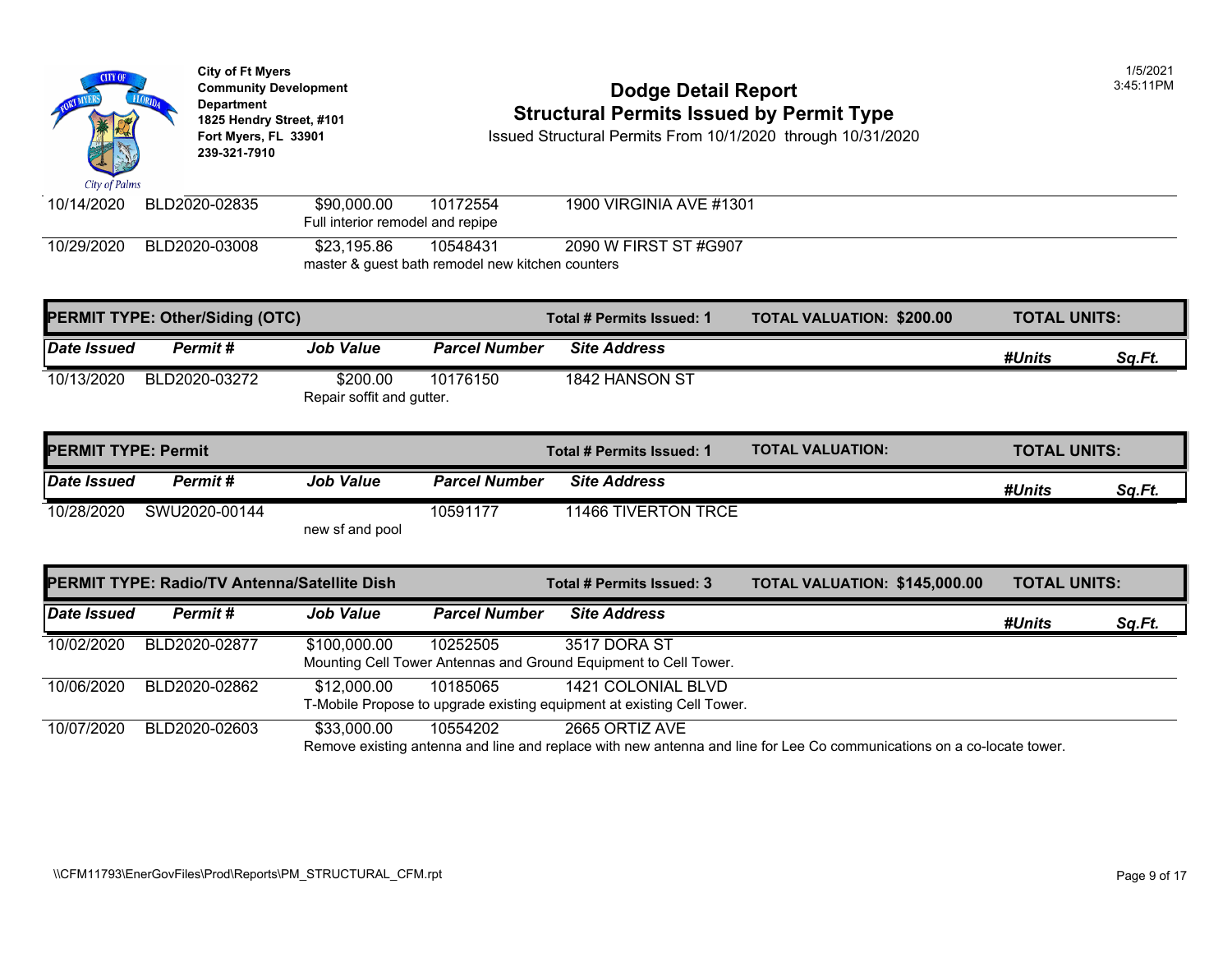

**City of Ft Myers** 1/5/2021 **239-321-7910** 

#### **Community Development** 3:45:11PM **Dodge Detail Report Department 1825 Hendry Street, #101 Structural Permits Issued by Permit Type**

**Fort Myers, FL 33901** Issued Structural Permits From 10/1/2020 through 10/31/2020

|                             | <b>IPERMIT TYPE: Reduction</b>              |                                                        |                      | Total # Permits Issued: 1                                                                                | <b>TOTAL VALUATION:</b>             | <b>TOTAL UNITS:</b> |        |
|-----------------------------|---------------------------------------------|--------------------------------------------------------|----------------------|----------------------------------------------------------------------------------------------------------|-------------------------------------|---------------------|--------|
| Date Issued                 | Permit#                                     | <b>Job Value</b>                                       | <b>Parcel Number</b> | <b>Site Address</b>                                                                                      |                                     | #Units              | Sq.Ft. |
| 10/29/2020                  | SWU2015-00896                               | Reduction application                                  | 10503292             | 3401 METRO PKWY #3407                                                                                    |                                     |                     |        |
|                             | <b>PERMIT TYPE: Sheds/Utility Structure</b> |                                                        |                      | Total # Permits Issued: 8                                                                                | TOTAL VALUATION: \$185,058.74       | <b>TOTAL UNITS:</b> |        |
| Date Issued                 | Permit#                                     | <b>Job Value</b>                                       | <b>Parcel Number</b> | <b>Site Address</b>                                                                                      |                                     | #Units              | Sq.Ft. |
| 10/26/2020                  | BLD2020-02866                               | \$500.00<br>constructing a pergola                     | 10254073             | 2449 CAPRI DR                                                                                            |                                     |                     |        |
| 10/30/2020                  | BLD2020-03029                               | \$6,250.00                                             | 10249887             | 3631 BALLARD RD<br>Anchor 11'x24' state approved, prefabricated storage shed with 4 lap aluminum siding. |                                     |                     |        |
| 10/30/2020                  | BLD2020-02449                               | \$339.74<br>install new shed                           | 10175442             | <b>30 BROADWAY CIR</b>                                                                                   |                                     |                     |        |
| 10/29/2020                  | BLD2020-03090                               | \$96,470.00<br>INSTALL DETACHED BUILDING NEXT TO HOUSE | 10250123             | 1424 MARKLAND AVE                                                                                        |                                     | 1                   | 780    |
| 10/01/2020                  | BLD2020-02743                               | \$2,000.00<br><b>Install Shed</b>                      | 10251078             | 1356 FLORAL DR                                                                                           |                                     |                     |        |
| 10/06/2020                  | BLD2020-02961                               | \$1,799.00<br><b>SHED STORAGE</b>                      | 10253124             | 2818 LINCOLN BLVD                                                                                        |                                     |                     |        |
| 10/08/2020                  | BLD2020-02899                               | \$2,700.00<br>install shed.                            | 10172629             | 1786 WOODLAWN AVE                                                                                        |                                     |                     |        |
| 10/13/2020                  | BLD2020-00643                               | \$75,000.00                                            | 10596276             | 4829 WINDSOR LANDING DR<br>Construction of mail kiosk #2 at the Town Village Walk project.               |                                     |                     | 557    |
| <b>PERMIT TYPE: Shutter</b> |                                             |                                                        |                      | Total # Permits Issued: 6                                                                                | <b>TOTAL VALUATION: \$33,285.09</b> | <b>TOTAL UNITS:</b> |        |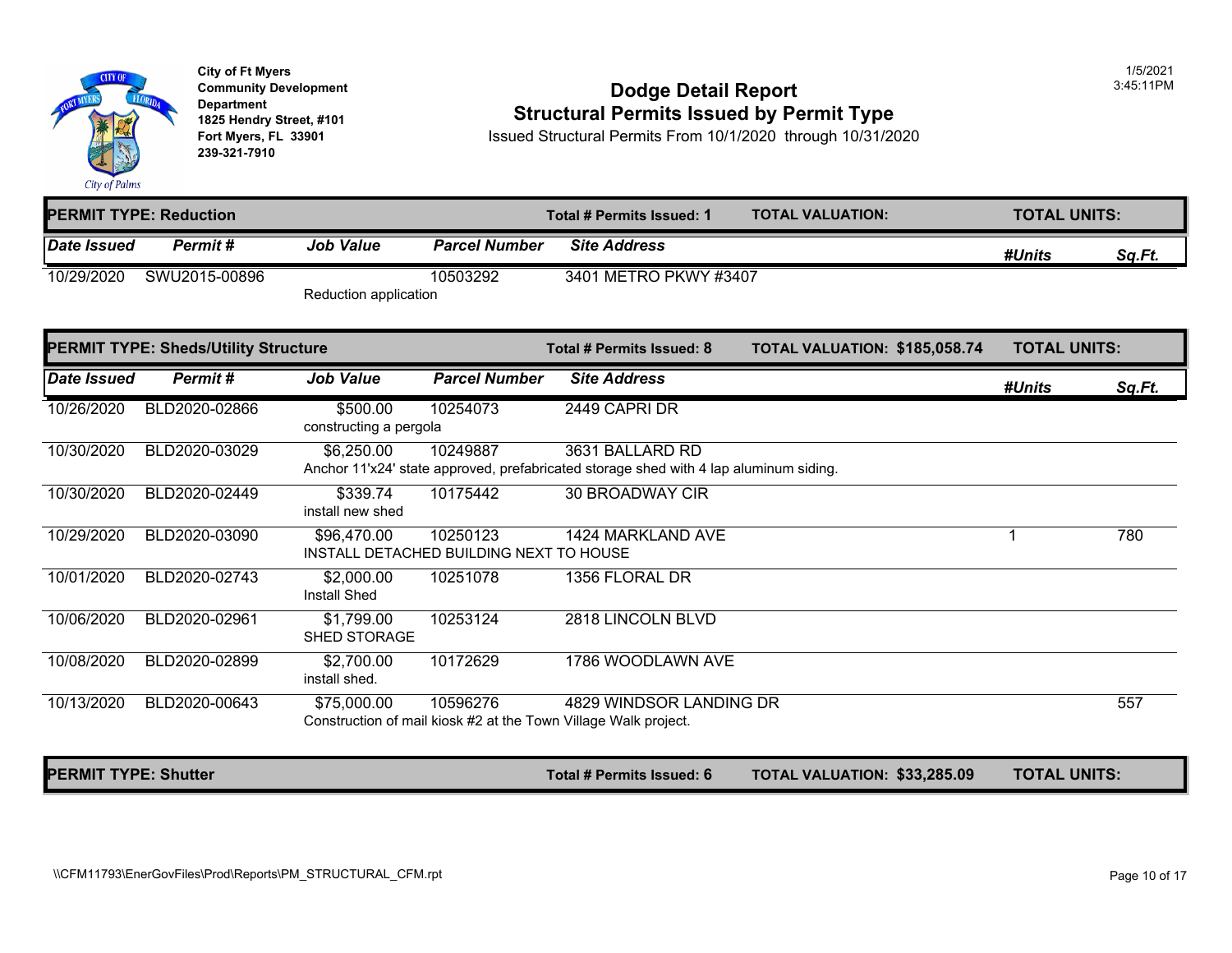

**City of Ft Myers** 1/5/2021 **239-321-7910** 

# City of Ft Myers<br>
Community Development<br>
Dodge Detail Report<br>
1825 Hendry Street, #101<br>
1825 Hendry Street, #101 **1825 Hendry Street, #101 1825 Hendry Street, #101 1825 Hendry Street, #101 Structural Permits Issued by Permit Type**<br>Fort Myers, FL 33901 **1825 Issued Structural Permits From 10/1/2020** through 10/31/20

| Date Issued | Permit#       | <b>Job Value</b>                                   | <b>Parcel Number</b>                                              | <b>Site Address</b>                                                                                                                |
|-------------|---------------|----------------------------------------------------|-------------------------------------------------------------------|------------------------------------------------------------------------------------------------------------------------------------|
| 10/14/2020  | BLD2020-03194 | \$9,449.00                                         | 10466802<br>install three roll down screens FL11291               | 10509 SEVILLA DR #102                                                                                                              |
| 10/01/2020  | BLD2020-02949 | \$2,627.00                                         | 10186369                                                          | 1400 ROYAL PALM SQUARE BLVD #104<br>Installing 1 Aluminum Defender RD Manual (FL31658.1), Installing 2 Aluminum Accordion (FL1850) |
| 10/14/2020  | BLD2020-03151 | \$3,592.00                                         | 10467136<br>install (5) windows hurricane impact - size for size. | 10480 WASHINGTONIA PALM WAY #1111                                                                                                  |
| 10/06/2020  | BLD2020-02802 | \$5,543.00<br>installation of hurricane protection | 10521031                                                          | 9594 HEMINGWAY LN #3608                                                                                                            |
| 10/01/2020  | BLD2020-02902 | \$4,596.00                                         | 10503985<br>Install 7 manual Accordion Shutters (FL13987-R5)      | 11016 MILL CREEK WAY #2407                                                                                                         |
| 10/02/2020  | BLD2020-02985 | \$7.478.09                                         | 10553027<br>Install 12 Manual Accordion Shutters FL13987-R5       | 10380 GLASTONBURY CIR #201                                                                                                         |

| <b>PERMIT TYPE: Shutter/Storm Panel (OTC)</b> |               |                                               |                                                       | Total # Permits Issued: 15                                                                                                 | <b>TOTAL VALUATION: \$130,62</b> |  |
|-----------------------------------------------|---------------|-----------------------------------------------|-------------------------------------------------------|----------------------------------------------------------------------------------------------------------------------------|----------------------------------|--|
| Date Issued                                   | Permit#       | <b>Job Value</b>                              | <b>Parcel Number</b>                                  | <b>Site Address</b>                                                                                                        |                                  |  |
| 10/08/2020                                    | BLD2020-03192 | \$6,155.00                                    | 10570657<br>install two roll down screens FL11291.    | 12166 SUSSEX ST                                                                                                            |                                  |  |
| 10/08/2020                                    | BLD2020-03153 | \$6,100.00                                    | 10558617<br>Installation 10 accordion shutter FL13987 | 10538 AZZURA DR                                                                                                            |                                  |  |
| 10/09/2020                                    | BLD2020-03195 | \$7,382.00<br>1850-R11.2                      | 10472901                                              | 9121 LINKS DR<br>Installing 1 motorized rolldown shutter, 3 manual rolldown shutters and 4 accordion shutters rolldown FL2 |                                  |  |
| 10/01/2020                                    | BLD2020-03036 | \$11.088.00                                   | 10566304                                              | 10837 GLENHURST ST<br>5 Accordion Shutters - FL 1850 and 3 Storm Catcher Rolldown Motorized Screens - FL11291.             |                                  |  |
| 10/01/2020                                    | BLD2020-03033 | \$5.759.00<br>Install 2 MT RD Screen FL11291. | 10576193                                              | 10925 PISTOIA DR                                                                                                           |                                  |  |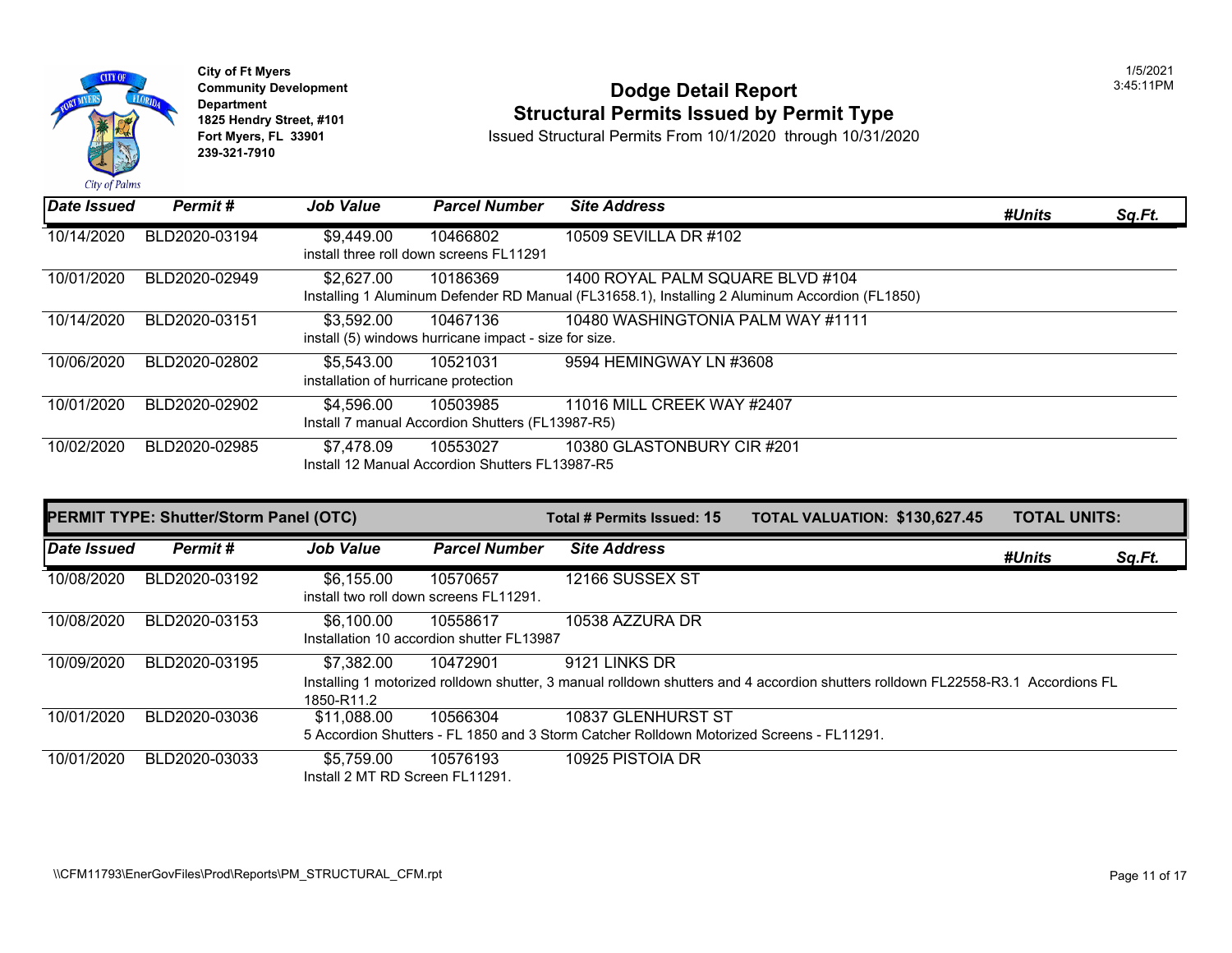|               | <b>City of Ft Myers</b><br><b>Community Development</b><br><b>Department</b><br>1825 Hendry Street, #101<br>Fort Myers, FL 33901<br>239-321-7910 |             |                                                              | <b>Dodge Detail Report</b><br><b>Structural Permits Issued by Permit Type</b><br>Issued Structural Permits From 10/1/2020 through 10/31/2020 |  |
|---------------|--------------------------------------------------------------------------------------------------------------------------------------------------|-------------|--------------------------------------------------------------|----------------------------------------------------------------------------------------------------------------------------------------------|--|
| City of Palms |                                                                                                                                                  |             |                                                              |                                                                                                                                              |  |
| 10/31/2020    | BLDR-000293-2020                                                                                                                                 | \$7,656.00  | 10524794<br>Install two roll down screens FL11291            | 10865 TIBERIO DR                                                                                                                             |  |
| 10/08/2020    | BLD2020-02624                                                                                                                                    | \$9,634.00  | 10522179<br>install three roll down screens fl 11291         | 10817 RUTHERFORD RD                                                                                                                          |  |
| 10/14/2020    | BLD2020-03274                                                                                                                                    | \$10,457.60 | 10580249                                                     | 11846 LAKEWOOD PRESERVE PL<br>Installation of 8 Accordion Shutters (FL389.R9.2) and 1 Electric Roll Supermax Screen (FL16380.R2.1)           |  |
| 10/12/2020    | BLD2020-03228                                                                                                                                    | \$2,730.00  | 10557231<br>INSTALLATION OF HURRICANE PROTECTION             | 11424 ICARUS CIR                                                                                                                             |  |
| 10/06/2020    | BLD2020-03116                                                                                                                                    | \$9,315.00  | 10580278<br>Install (2) electric roll ups and (4) accordions | 12122 LAKEWOOD PRESERVE PL                                                                                                                   |  |
| 10/14/2020    | BLD2020-03277                                                                                                                                    | \$16,745.00 | 10581191                                                     | 2837 ROYAL GARDENS AVE<br>Installation of 4 motorized and 6 manual roll down shutters impact rated FL # 22558.2, FL # 16903 Appro            |  |
| 10/01/2020    | BLD2020-03056                                                                                                                                    | \$12,116.65 | 10564860                                                     | 12866 CHADSFORD CIR<br>1 Door Panels Horizontal Mill Steel FL11964 and 3 Storm Catcher Rolldown Max Motorized FL 11291                       |  |
| 10/07/2020    | BLD2020-03100                                                                                                                                    | \$4,500.00  | 10575231<br>Install 11 Accordion Shutters FL17552            | 11635 LAKEWOOD PRESERVE PL                                                                                                                   |  |
| 10/06/2020    | BLD2020-03115                                                                                                                                    | \$6,400.00  | 10570737                                                     | 12621 LONSDALE TER<br>Installation of 2 storm catcher rolldown max motorized screens - FL11291                                               |  |
| 10/01/2020    | BLD2020-03057                                                                                                                                    | \$14,589.20 | 10557660                                                     | 8332 ADELIO LN<br>Installation of 4 storm catcher rolldown max motorized screens FL 11291.                                                   |  |

|             | <b>PERMIT TYPE: Single Family - Addition</b> |                  |                      | Total # Permits Issued: 1 | <b>TOTAL VALUATION: \$10,000</b>                                                                    |
|-------------|----------------------------------------------|------------------|----------------------|---------------------------|-----------------------------------------------------------------------------------------------------|
| Date Issued | Permit #                                     | <b>Job Value</b> | <b>Parcel Number</b> | <b>Site Address</b>       |                                                                                                     |
| 10/08/2020  | BLD2020-02755                                | \$10,000.00      | 10184872             | 1660 CARTER PL            | 12' x 21' Concrete Slab with Aluminum Screen Enclosure, Replace Window with Slider in Masonry Wall. |

**PERMIT TYPE: Single Family - New The Construction of the Construction Total # Permits Issued: 19 TOTAL VALUATION: \$6,107,**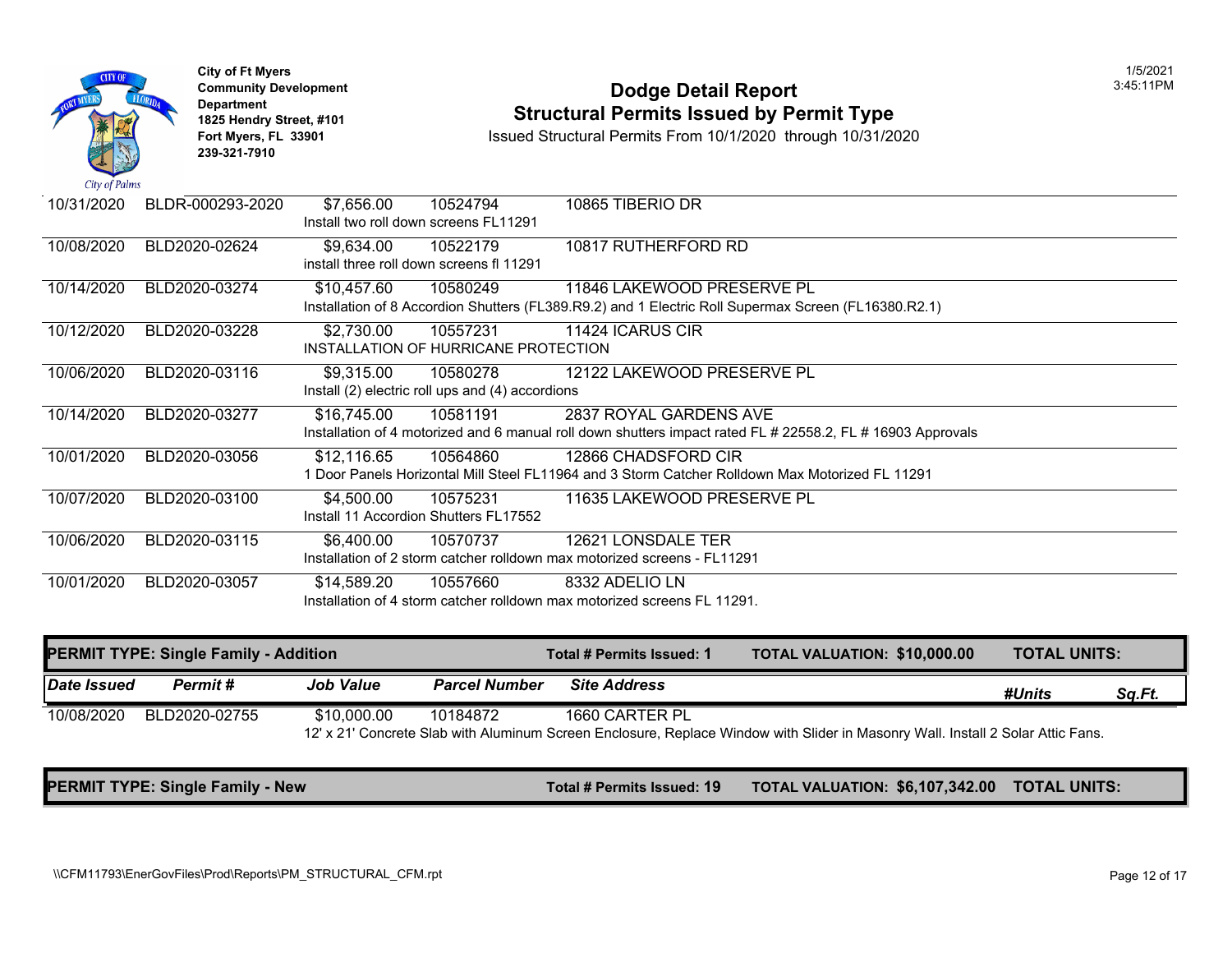

**City of Ft Myers** 1/5/2021 **239-321-7910** 

## **Community Development**<br>
Dodge Detail Report<br> **Community Development**<br>
1825 Hendry Street, #101 **Structural Permits Issued by Permit Type 1825 Hendry Street, #101**<br>1825 Hendry Street, #101 **Structural Permits Issued by Permit Type**<br>10/31/20 Fort Myers, FL 33901 **Structural Permits From 10/1/2020** through 10/31/20

| Date Issued | Permit#       | <b>Job Value</b>                         | <b>Parcel Number</b>                                              | <b>Site Address</b>                                                                                             | #Units                  | Sq.Ft. |
|-------------|---------------|------------------------------------------|-------------------------------------------------------------------|-----------------------------------------------------------------------------------------------------------------|-------------------------|--------|
| 10/14/2020  | BLD2020-02779 | \$284,428.00<br>New single family house. | 10599872                                                          | 1224 BRAMAN AVE                                                                                                 |                         | 2,815  |
| 10/05/2020  | BLD2020-02823 | \$275,078.00                             | 10252116<br>New Construction of a Single Family Home IMPACT GLASS | 2239 HENDERSON AVE                                                                                              | $\mathbf 1$             | 2,585  |
| 10/14/2020  | BLD2020-03159 | \$252,141.00                             | 10581129                                                          | 3068 ROYAL GARDENS AVE<br>New Construction of a single family residential home with NON Impact windows & doors. | 1                       | 2,362  |
| 10/14/2020  | BLD2020-03081 | \$343,936.00                             | 10590012<br>Construction of a new single family home. SHUTTERS    | 4780 CRESTED EAGLE LN                                                                                           | 1                       | 3,258  |
| 10/02/2020  | BLD2020-02796 | \$389,485.00                             | 10591152                                                          | <b>11455 TIVERTON TRCE</b><br>Construction of a New Single Family Home. LOT#1270 SHUTTERS                       | 1                       | 3,771  |
| 10/29/2020  | BLD2020-02921 | \$290,457.00                             | 10250123<br>New single family home IMPACT GLASS                   | 1424 MARKLAND AVE                                                                                               | $\mathbf{1}$            | 2,957  |
| 10/12/2020  | BLD2020-02992 | \$311,151.00                             | 10575347<br>New Construction Lot # 664 (452 Left) SHUTTERS        | 11536 FOXBRIAR LN                                                                                               | $\mathbf 1$             | 2,936  |
| 10/14/2020  | BLD2020-03149 | \$252,141.00                             | 10581127                                                          | 3076 ROYAL GARDENS AVE<br>New construction of a single family residential home with NON impact windows & doors. |                         | 2,362  |
| 10/14/2020  | BLD2020-02772 | \$190,467.00                             | 10514514<br>build new 1590 sq ft home IMPACT GLASS                | 3954 WASHINGTON AVE                                                                                             | 1                       | 1,540  |
| 10/14/2020  | BLD2020-03161 | \$296,013.00                             | 10581186                                                          | 2921 ROYAL GARDENS AVE<br>New Construction of a single family residential home with IMPACT windows & doors.     | 1                       | 2,945  |
| 10/14/2020  | BLD2020-03150 | \$234,408.00                             | 10581126                                                          | 3080 ROYAL GARDENS AVE<br>New construction of a single family residential home with NON impact windows & doors. | 1                       | 2,238  |
| 10/23/2020  | BLD2020-01245 | \$496,330.00                             | 10567362<br>New construction lot #17 (454-Right) SHUTTERS         | 11752 MEADOWRUN CIR                                                                                             | $\mathbf 1$             | 4,053  |
| 10/14/2020  | BLD2020-03055 | \$393,617.00                             | 10581337                                                          | 2892 ROYAL GARDENS AVE<br>New Construction of a single family residential home with NON Impact windows & doors  | $\overline{\mathbf{1}}$ | 3,716  |
| 10/07/2020  | BLD2020-02999 | \$264,252.00                             | 10586632                                                          | 11988 ARBOR TRACE DR<br>Cosntruction of a single family residence with master plans FBC17-00030. SHUTTERS       |                         | 2,578  |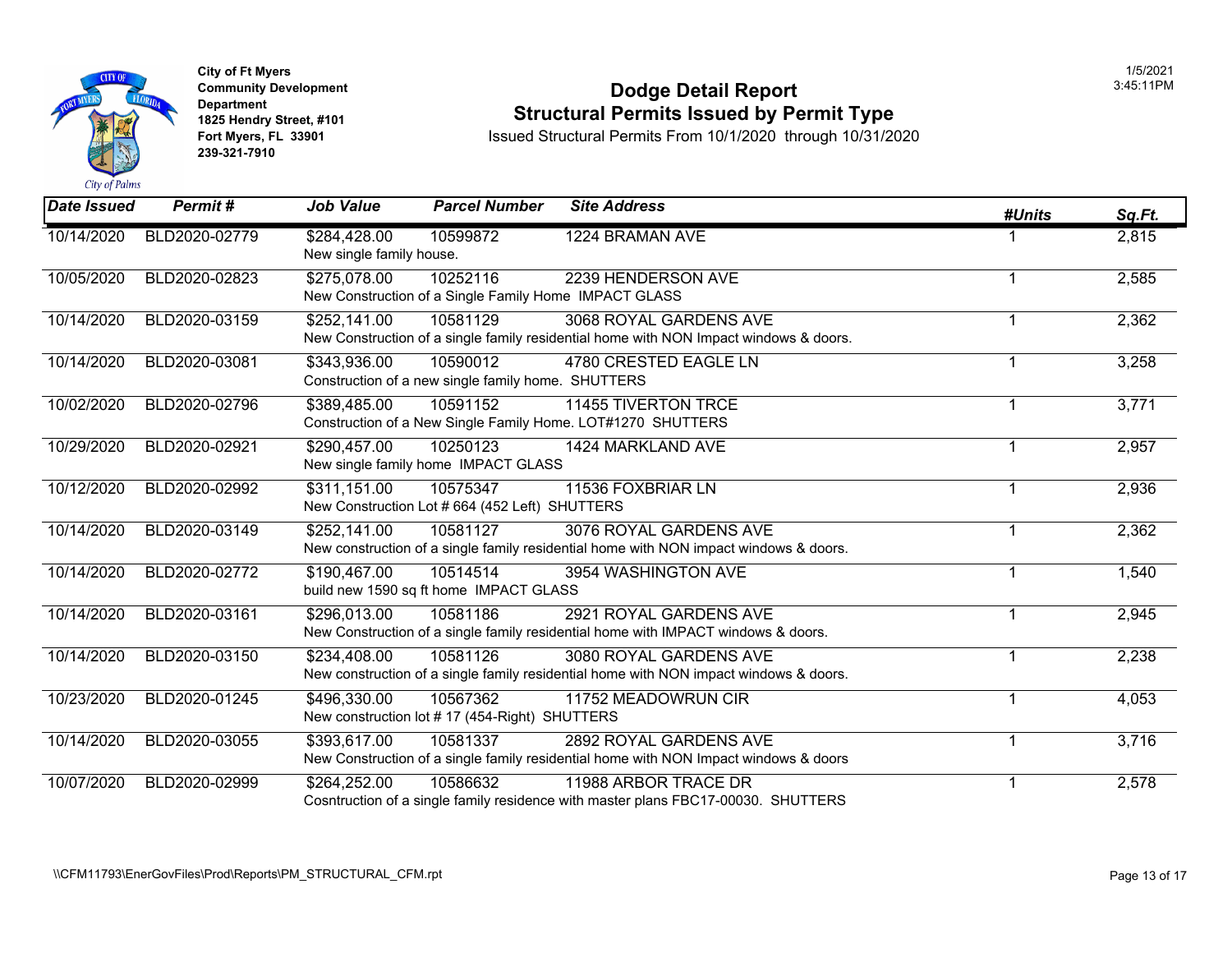| City of Palms | <b>City of Ft Myers</b><br><b>Community Development</b><br>Department<br>1825 Hendry Street, #101<br>Fort Myers, FL 33901<br>239-321-7910 |              |                                                   | <b>Dodge Detail Report</b><br><b>Structural Permits Issued by Permit Type</b><br>Issued Structural Permits From 10/1/2020 through 10/31/2020 | 1/5/2021<br>3:45:11PM |
|---------------|-------------------------------------------------------------------------------------------------------------------------------------------|--------------|---------------------------------------------------|----------------------------------------------------------------------------------------------------------------------------------------------|-----------------------|
| 10/05/2020    | BLD2020-02798                                                                                                                             | \$539,444.00 | 10591172                                          | 11492 TIVERTON TRCE<br>Contruction of a New Single Family Home. LOT#1292 IMPACT GLASS                                                        | 5,107                 |
| 10/01/2020    | BLD2020-02890                                                                                                                             | \$397,060.00 | 10575331<br>New Construction LOT 637 (454-LEFT)   | 11587 RIVERSTONE LN                                                                                                                          | 3,696                 |
| 10/27/2020    | BLD2020-03009                                                                                                                             | \$168,013.00 | 10514513<br>Build New 1,419 SF Home. IMPACT GLASS | 3960 WASHINGTON AVE                                                                                                                          | 1,419                 |
| 10/05/2020    | BLD2020-02799                                                                                                                             | \$406,941.00 | 10591162                                          | <b>11477 TIVERTON TRCE</b><br>Construction of a New Single Family Home. LOT#1280. SHUTTERS                                                   | 3,963                 |
| 10/07/2020    | BLD2020-03077                                                                                                                             | \$321,980.00 | 10581169                                          | 4154 BLOOMFIELD ST ST<br>New construction of a single family residential home with NON impact windows & doors.                               | 3,138                 |

| <b>PERMIT TYPE: Single Family - Renovation</b> |                                                   |                                        | Total # Permits Issued: 5 | <b>TOTAL VALUATION: \$5,900.00</b> | <b>TOTAL UNITS:</b>                                                                                                            |               |        |
|------------------------------------------------|---------------------------------------------------|----------------------------------------|---------------------------|------------------------------------|--------------------------------------------------------------------------------------------------------------------------------|---------------|--------|
| Date Issued                                    | Permit#                                           | <b>Job Value</b>                       | <b>Parcel Number</b>      | <b>Site Address</b>                |                                                                                                                                | #Units        | Sq.Ft. |
| 10/02/2020                                     | BLD2020-02190                                     | \$2,000.00                             | 10173329                  | 2640 LARMIE ST                     | COD2020-02439 4 windows, new front door, new electrical, disconnect for the AC, condensor and air handler repaired             |               |        |
| 10/08/2020                                     | BLD2020-02217                                     | \$200.00<br><b>FIX WALLS</b>           | 10245820                  | 423 VAN BUREN ST                   |                                                                                                                                |               |        |
| 10/14/2020                                     | BLD2020-00295                                     | \$2,000.00<br>Extending existing patio | 10187989                  | 39 GEORGE TOWN                     |                                                                                                                                |               |        |
| 10/12/2020                                     | BLD2020-01354                                     | \$1,200.00                             | 10253062                  | 3159 LINCOLN BLVD                  | Small Renovations to home. Window replacement -like for like. Front door of home relocated facing Ford Street. (COD2020-02248) |               |        |
| 10/13/2020                                     | BLD2020-02944                                     | \$500.00                               | 10253849                  | 2196 HALE ST                       | exterior structure maintenance repairs siding, window frame (in compliance with code case COD2020-04008                        |               |        |
|                                                | <b>IDERMIT TYPE: Single Family Attached - New</b> |                                        |                           | Total # Parmite Iccupd: 5          | TOTAL VALUATION: \$1 636 292 00                                                                                                | TOTAL IINITS: |        |

|             |         | <b>PERMIT TYPE: Single Family Attached - New</b> |                      | Total # Permits Issued: 5 | <b>TOTAL VALUATION: \$1,636,292.00</b> | <b>TOTAL UNITS:</b> |        |
|-------------|---------|--------------------------------------------------|----------------------|---------------------------|----------------------------------------|---------------------|--------|
| Date Issued | Permit# | <b>Job Value</b>                                 | <b>Parcel Number</b> | <b>Site Address</b>       |                                        | #Units              | Sq.Ft. |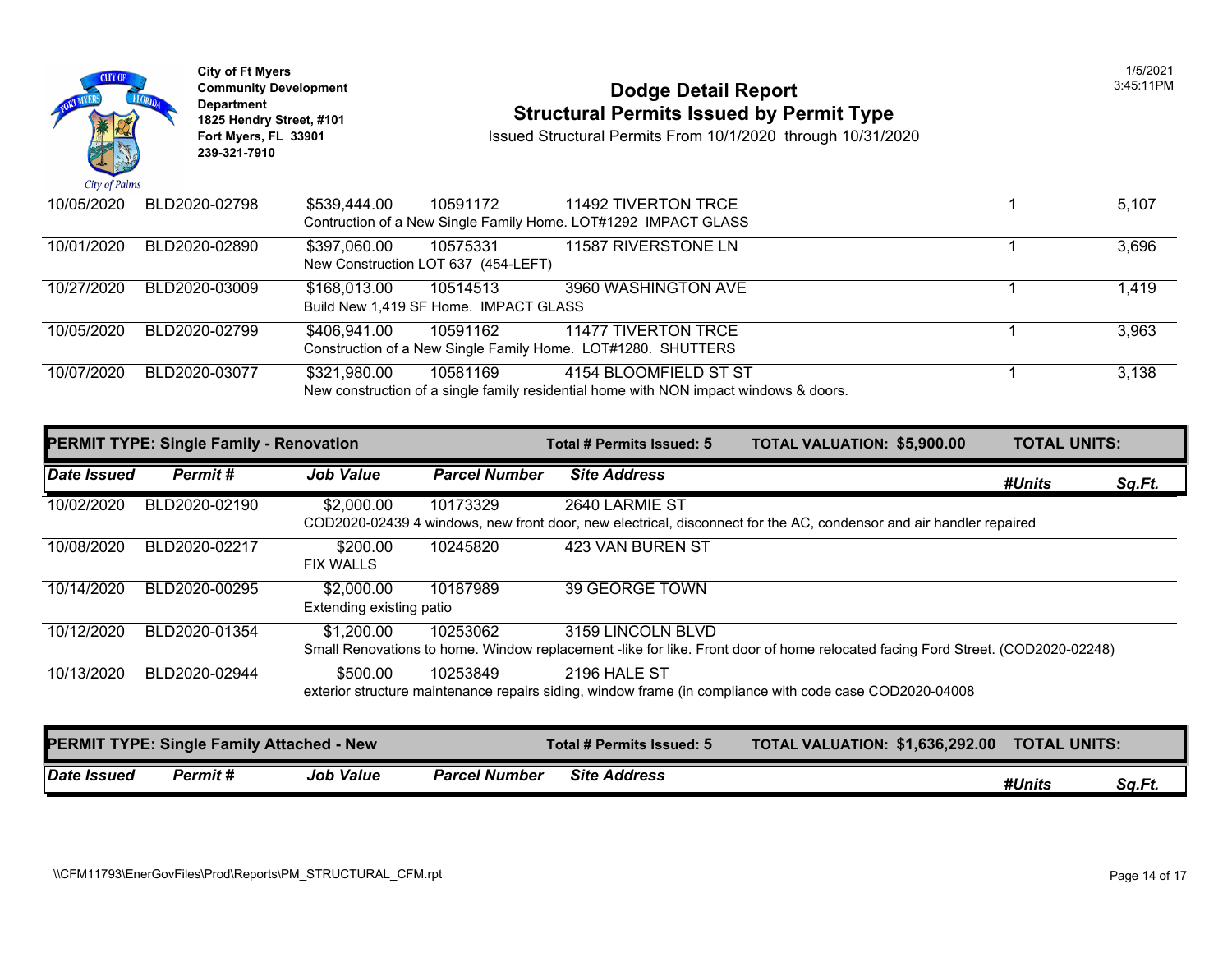

**City of Ft Myers** 1/5/2021 Department<br>1825 Hendry Street, #101 **239-321-7910** 

# City of Ft Myers<br> **Community Development**<br> **Dodge Detail Report 1825 Hendry Street, #101 1825 Hendry Street, #101 1825 Hendry Street, #101 Structural Permits Issued by Permit Type**<br> **1825 Hendry Street, #101 1850 Issued Structural Permits From 10/1/2020** through 10/31/20

| 10/02/2020 | BLD2020-02894 | \$299,900.00                        | 10580228                                      | 12021 LAKEWOOD PRESERVE PL |  |
|------------|---------------|-------------------------------------|-----------------------------------------------|----------------------------|--|
|            |               |                                     | New Construction LOT#716 (35-RIGHT)           |                            |  |
| 10/30/2020 | BLD2020-03160 | \$449,330.00                        | 10575334                                      | 11569 RIVERSTONE LN        |  |
|            |               |                                     | NEW CONSTRUCTION LOT# 640 (455-LEFT) SHUTTERS |                            |  |
| 10/01/2020 | BLD2020-02768 | \$299,900.00                        | 10580318                                      | 12099 LAKEWOOD PRESERVE PL |  |
|            |               |                                     | New Construction Lot# 729 (35-Left) SHUTTERS  |                            |  |
| 10/02/2020 | BLD2020-02780 | \$287,262.00                        | 10580307                                      | 12105 LAKEWOOD PRESERVE PL |  |
|            |               |                                     | NEW CONSTRUCTION LOT# 730 (32-RIGHT)          |                            |  |
| 10/02/2020 | BLD2020-02893 | \$299,900.00                        | 10580227                                      | 12015 LAKEWOOD PRESERVE PL |  |
|            |               | New Construction Lot #715 (35-LEFT) |                                               |                            |  |

|             | <b>PERMIT TYPE: Windows/Doors</b> |                  |                                                                       | Total # Permits Issued: 26                                                                              | <b>TOTAL VALUATION: \$239,02</b> |  |
|-------------|-----------------------------------|------------------|-----------------------------------------------------------------------|---------------------------------------------------------------------------------------------------------|----------------------------------|--|
| Date Issued | Permit#                           | <b>Job Value</b> | <b>Parcel Number</b>                                                  | <b>Site Address</b>                                                                                     |                                  |  |
| 10/29/2020  | BLD2020-03074                     | \$3,858.83       | 10175605<br>Replace existing 1 door size for size. FL16708.6          | 1367 BARCELONA AVE                                                                                      |                                  |  |
| 10/07/2020  | BLD2020-03098                     | \$23,440.00      | 10589919                                                              | 11852 BOXELDER WAY<br>Replacement size for size of windows and sliding glass doors with impact.         |                                  |  |
| 10/05/2020  | BLD2020-02695                     | \$14,150.00      | 10176117                                                              | 1664 CORONADO RD<br>Remove 10 existing windows and replace with Impact windows. Replacing size for size |                                  |  |
| 10/14/2020  | BLD2020-03207                     | \$3,000.00       | 10528985<br>Replacing 1 door size for size (FL # 20468.11)            | 11299 BLUFF OAK LN                                                                                      |                                  |  |
| 10/13/2020  | BLD2020-03110                     | \$9,207.00       | 10186923<br>Size for size replacement of windows with impact windows. | 45 TIMBERLAND CIR S                                                                                     |                                  |  |
| 10/07/2020  | BLD2020-03076                     | \$12,000.00      | 10563232<br>REPLACE FRONT ENTRY DOOR SIZE FOR SIZE                    | 11034 LONGWING DR                                                                                       |                                  |  |
| 10/02/2020  | BLD2020-03030                     | \$12,383.00      | 10253093<br>Replace 5 impact windows and 1 door size for size         | 2984 LINCOLN BLVD                                                                                       |                                  |  |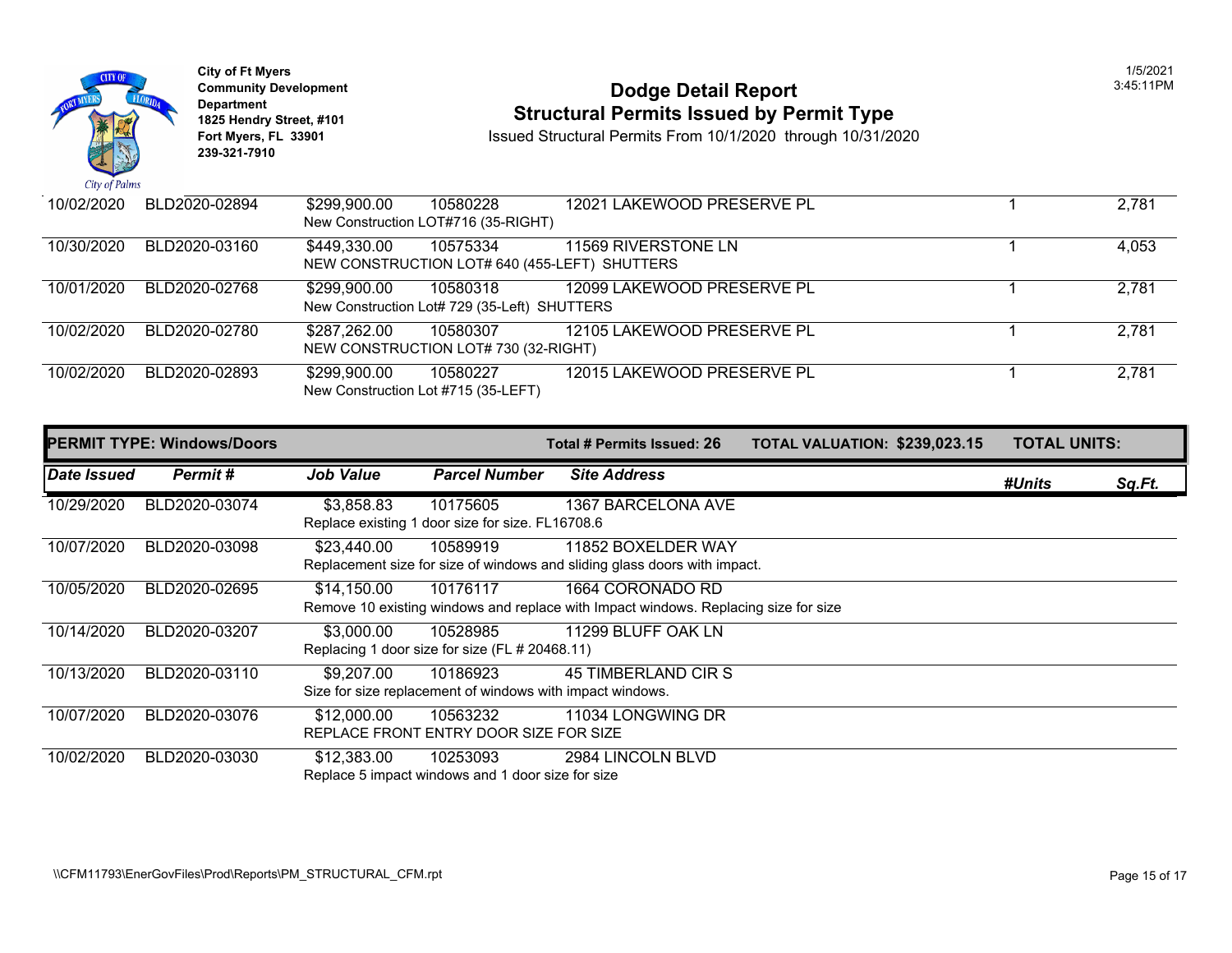

## **Community Development Dodge Detail Report** 3:45:11PM **1825 Hendry Street, #101 1825 Hendry Street, #101 1825 Hendry Street, #101 Structural Permits Issued by Permit Type**<br> **1825 Hendry Street, #101 1850 Issued Structural Permits From 10/1/2020** through 10/31/20

| 10/09/2020 | BLD2020-03107 | \$25,000.00 | 10244971                                              | 4115 RAINBOW DR                                                                                           |
|------------|---------------|-------------|-------------------------------------------------------|-----------------------------------------------------------------------------------------------------------|
|            |               |             | Remove 22 existing windows and replace size for size. |                                                                                                           |
| 10/09/2020 | BLD2020-01492 | \$800.00    | 10253081                                              | 3051 DUNBAR AVE                                                                                           |
|            |               |             |                                                       | added three windows *Windows were added 13 years ago* enclosed front porch                                |
| 10/27/2020 | BLD2020-03176 | \$8,240.00  | 10531176                                              | 12988 SIMSBURY TER                                                                                        |
|            |               |             |                                                       | replace size for size 3 windows for impact FL8153-R9.1 & install 1 electric roll shutter FL17000-R2 & 5 m |
|            |               | FL13987-R5  |                                                       |                                                                                                           |
| 10/26/2020 | BLD2020-03225 | \$12,909.00 | 10528861                                              | 9232 RIVER OTTER DR                                                                                       |
|            |               |             |                                                       | REPLACE 7 IMPACT WINDOWS SZ FOR SZ, 1 DOOR                                                                |
| 10/02/2020 | BLD2020-02998 | \$12,000.00 | 10460448                                              | 11006 WINE PALM RD                                                                                        |
|            |               |             | Replace front entry door - size for size.             |                                                                                                           |
| 10/02/2020 | BLD2020-02980 | \$1,579.99  | 10184079                                              | 3843 MCKINLEY AVE                                                                                         |
|            |               |             |                                                       | Remove And Replace 1 Door sz for sz non impact (under25%)                                                 |
| 10/21/2020 | BLD2020-02971 | \$2,100.00  | 10247491                                              | 4847 HUNTERS GREEN DR                                                                                     |
|            |               |             | Replacement 2 windows FL14911-R11                     |                                                                                                           |
| 10/14/2020 | BLD2020-02722 | \$10,500.00 | 10584769                                              | 11272 THURSTON CHASE                                                                                      |
|            |               |             | add 2 48x24 impact glass windows in kitchen           |                                                                                                           |
| 10/05/2020 | BLD2020-02975 | \$23,435.00 | 10175355                                              | 2320 CENTRAL TER                                                                                          |
|            |               |             | Replace 9 impact windows size for size, 1 door        |                                                                                                           |
| 10/30/2020 | BLD2020-03196 | \$4,900.00  | 10245437                                              | 850 SUPERIOR ST                                                                                           |
|            |               |             |                                                       | Replacement windows, size for size. (4 Windows) impact.                                                   |
| 10/28/2020 | BLD2020-03180 | \$16,848.33 | 10252206                                              | 3324 KATHERINE ST                                                                                         |
|            |               |             |                                                       | Replace 12 windows & 1 Door size for size with impact.                                                    |
| 10/13/2020 | BLD2020-03108 | \$6,222.00  | 10493424                                              | 10371 BUTTERFLY PALM DR #836                                                                              |
|            |               |             |                                                       | Enclose screened lanai with acrylic sliding windows/windbreakers - fire sprinklers existing               |
| 10/07/2020 | BLD2020-02990 | \$1,500.00  | 10555274                                              | 2675 WINKLER AVE ## 201                                                                                   |
|            |               |             | 2675 WINKLER AVE Add doorway as shown                 |                                                                                                           |
| 10/02/2020 | BLD2020-02882 | \$19,000.00 | 10251429                                              | <b>1644 PALMETTO AVE</b>                                                                                  |
|            |               |             |                                                       | Changing 3 openings size for size to Impact Storefront Frames & Glass                                     |
|            |               |             |                                                       |                                                                                                           |